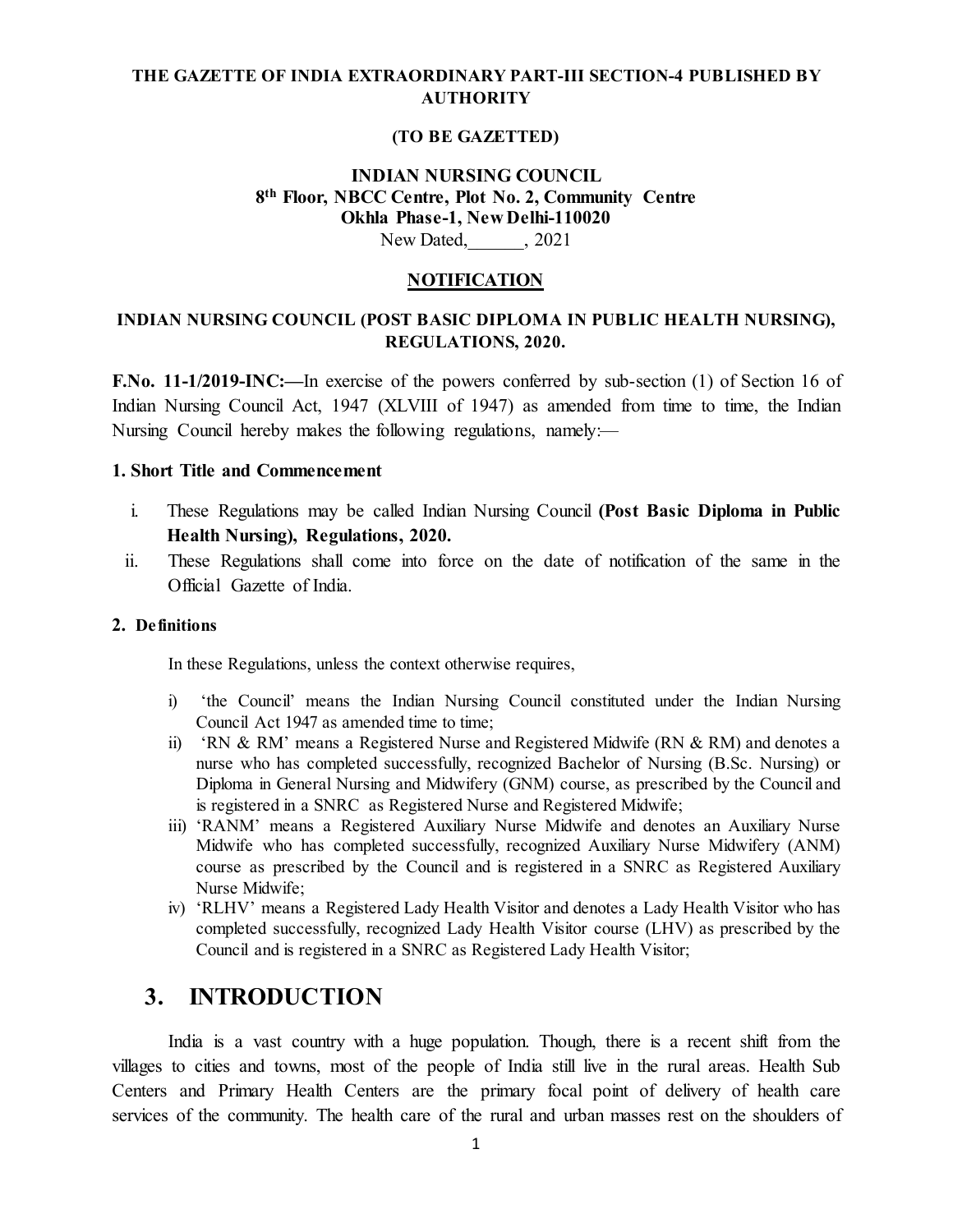the ANM (MPHWs), LHV and the Public Health Nurses (PHNs). They are the liaison between the community health system and institutional health care system. These health work forces are expected to provide a wide range of important comprehensive health services to the community.

Provision of Comprehensive Primary Health Care (CPHC) is the main focus of the National Health Policy, 2017, pertaining to primary health care, through establishment of Health and Wellness Centers (HWCs). The Ministry of Health and Family Welfare (MoH&FW), Government of India envisages competent nursing personnel to be placed at these centers as well as in Primary Health Centers to organize and provide health care.

MoH&FW and the Council have examined the career path for in-service cadre of nursing personnel working in the public health department. Under the National Health Mission (NHM), task shifting is recommended to the cadre of service providers. The Council has committed itself to develop a structured career path for ANMs. LHVs and GNMs. It was recommended that the LHVs with four years of service and an additional one year of training will be eligible to become Block Public Health Nurses.

In view of improving the standards of Public Health Nursing, the Council has prepared this syllabus for promotional training for LHVs/ GNMs. It is envisioned that this would help in the development of a competent nursing workforce in the community for universal access to good quality health care services and thereby enabling our country to attain the sustainable development goals.

## **4. PHILOSOPHY**

The Council believes that the LHVs and GNMs need to be further trained to become the Block PHNs to function in various emerging public health areas of practice and the training should be competency based. This one year of additional training programme would prepare the LHVs with skills and knowledge to deliver competent, intelligent and appropriate care to individuals, families and communities in the block level. .

## **5. CURRICULAR FRAMEWORK**

The Post Basic Diploma in Public Health Nursing (DPHN) is a one year training program and its curriculum is conceptualized encompassing foundational short courses and major specialty courses for public health nursing and management.

The foundations to public health nursing such as applied microbiology and pathology, Nutrition and food safety, Information, Education and Communication including individual and family education and counselling. The major specialty courses are organized under Community Health Nursing – I and Community Health Nursing – II.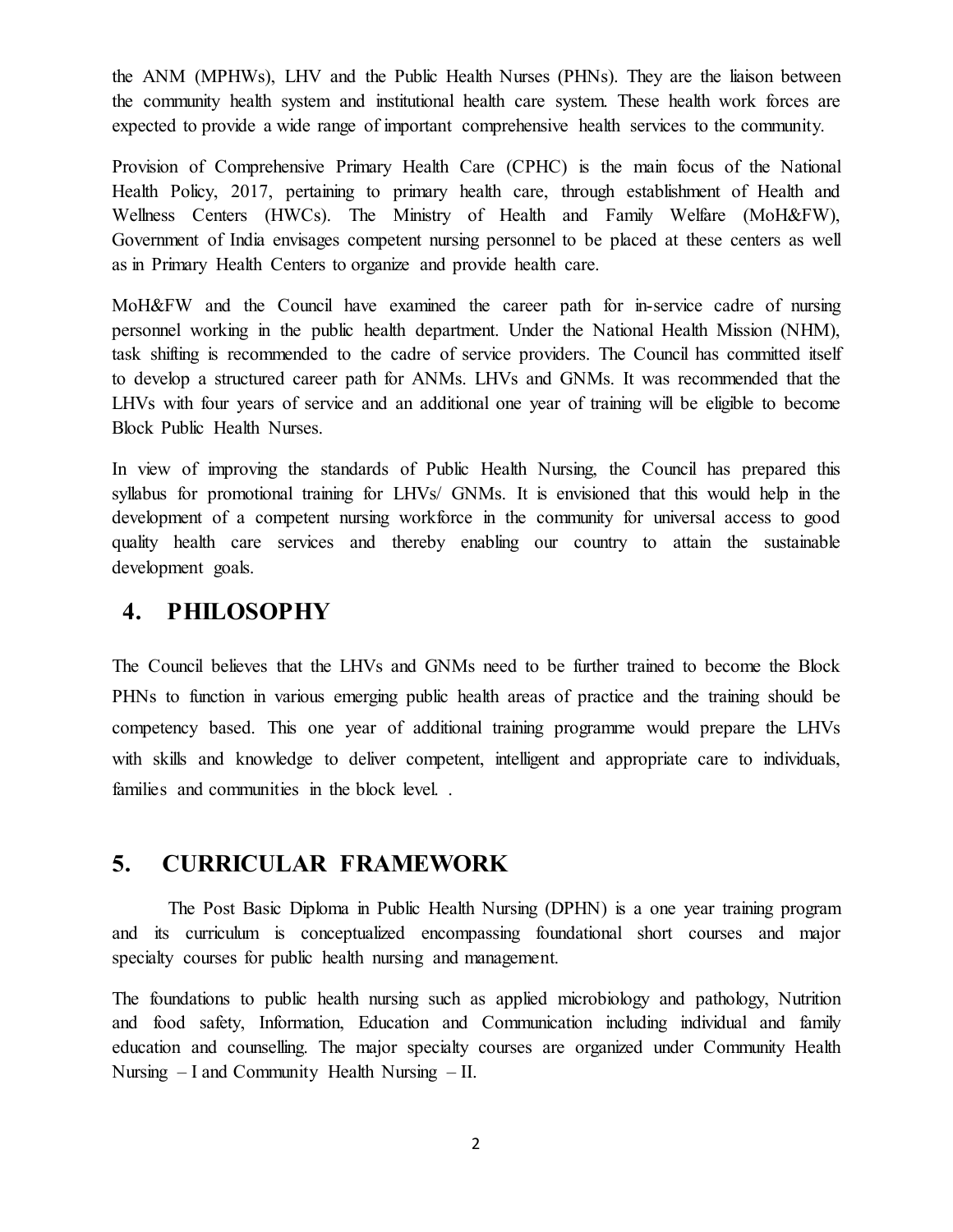Community Health Nursing – I comprises of introduction to community health nursing, organization of public health care delivery system, Comprehensive primary health care services, Epidemiology, Health Information System (HIMS) and National Health programs.

Community Health Nursing - II comprises of Reproductive Child Health including Adolescent health (RMNCH +A), Population dynamics and control, Specialized role of public health nurses: Geriatric Health care, Palliative care, Oncology nursing, Rehabilitation nursing, School health nursing , Occupational health nursing, Quality Assurance in Community health nursing practice, Emergency and disaster management, Community health nursing administration: Management and supervision, leadership and resource management are the short courses that aim to provide the trainees with the knowledge, attitude and competencies essential to function as accountable, safe and competent public health nurses.

### **6. AIM**

This program aims to prepare LHVs to function in the capacity of Public health nurses enabling them to provide comprehensive health care to individuals, families and communities at the block level. It further aims to equip themselves as public health nurses in the Primary Health Care centers and Health Wellness Centers. This additional training program also prepares them to be efficient managers at the middle level as well as at the district level in monitoring and supervising the activities of MPHWs, and Lady Health Visitors, in the efficient implementation of national health programs and policies, collect, analyze, manage and utilize public health data and to promote harmony and efficiency within the health team to improve the quality of health care.

#### **7. COMPETENCIES**

On completion of the program, the trainees (Block Public Health Nurse) will be able to:

- i. Apply basic sciences in the assessment, diagnosis and treatment of the physiological, physical, psychological, social and spiritual problems of individuals and their families with various communicable and non - communicable diseases.
- ii. Relate the influence of environmental factors and sanitation on health and disease
- iii. Identify the importance of food safety in prevention of food borne diseases
- iv. Provide health education/counseling to individuals and families applying the principles and techniques of behavior change appropriate to community settings
- v. Communicate effectively with individuals, families and professional colleagues fostering mutual respect and shared decision making to enhance health outcomes.
- vi. Use epidemiological approach in community diagnosis
- vii. Provide reproductive maternal newborn and child health care including adolescent care.
- viii. Demonstrate specialized practice competencies/skills relevant in providing community based care to patients with diseases and disorders.
- ix. Demonstrate skills in implementing various national health programs in the community.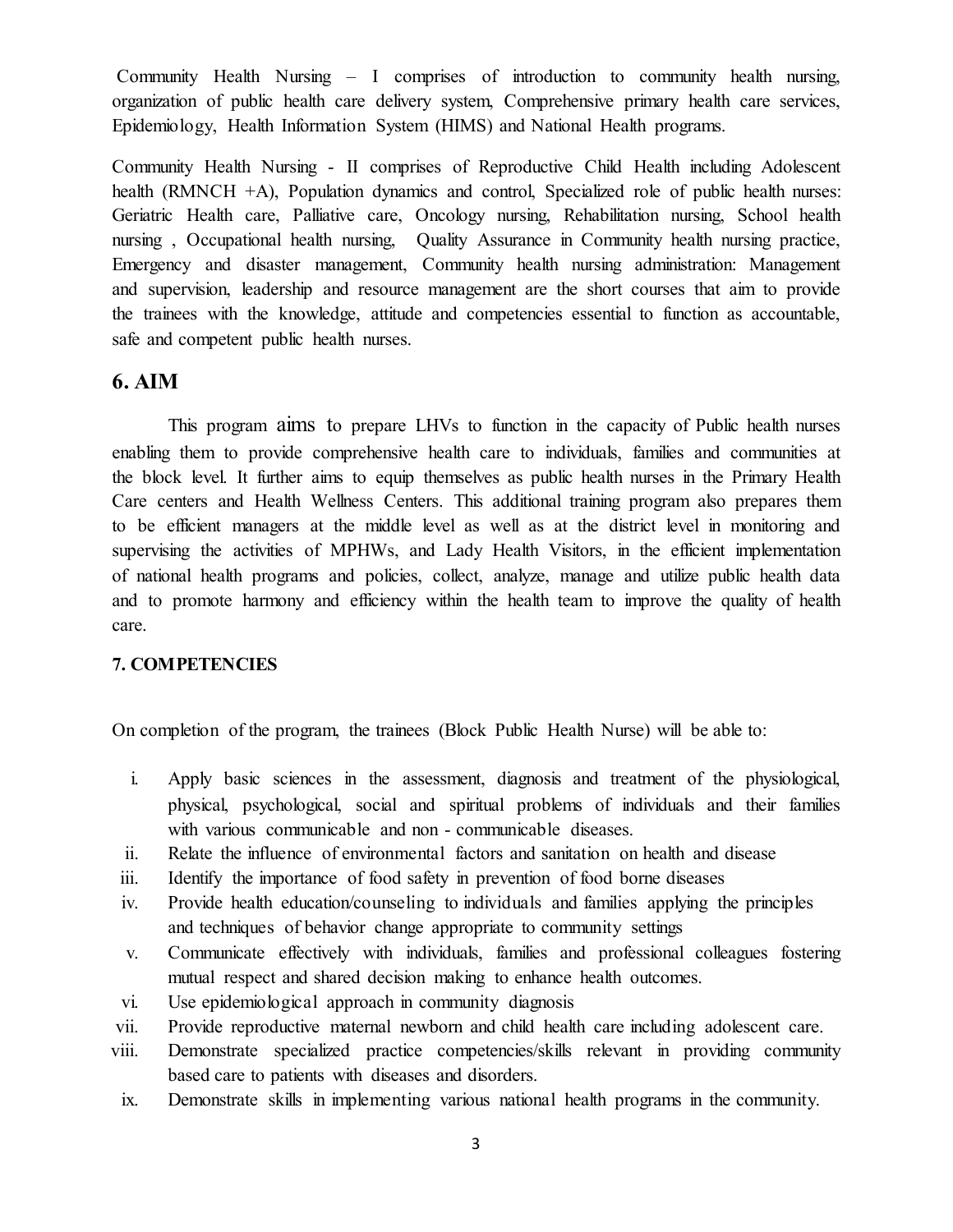- x. Participate actively in the special roles such as school health nurse, occupational health nurse, disaster nurse,
- xi. Understand the role of a block public health nurse in health information management and manages public health data effectively
- xii. Demonstrate understanding of leadership and resource management strategies and use them in public health care settings promoting collaborative and effective teamwork
- xiii. Demonstrate skill in managing the sub center, primary health center/ community health center/first referral units, health wellness centers.
- xiv. Demonstrate skills in the supervision of other health workers and members of health team in the field practice area.
- xv. Conduct special clinics and organize special programs in the community as per the emerging need.

## **8. SCOPE OF PRACTICE**

On completion of the program and certification, the Lady Health Visitors should be employed in the public health system as a public health nurse in the block level.

## **9. Guidelines for Implementation of Promotional Training Program for Lady Health Visitors**

### **1. The program can be offered at**

Govt. School of Nursing / Public Health Oriented Training Centre

**2. Faculty:**

### **a.** *Qualification and experience of Teachers*

| $\left( i\right)$ | Principal    | M.Sc. Nursing in Community Health Nursing with 3<br>years of teaching experience or B.Sc. Nursing (Basic) /<br>Post Basic with 5 years of teaching experience in<br>Community Health Nursing Specialty. |
|-------------------|--------------|---------------------------------------------------------------------------------------------------------------------------------------------------------------------------------------------------------|
| (111)             | <b>Nurse</b> | Tutor / Public Health   B.Sc. Nursing (Basic/Post Basic) with 2 years of<br>professional experience in Community Health Nursing<br>Specialty.                                                           |

With an intake of 30 students:

| <b>Teaching Faculty</b>     | <b>No. Required</b> |
|-----------------------------|---------------------|
| Principal                   |                     |
| Tutor / Public Health Nurse |                     |
| <b>Total</b>                |                     |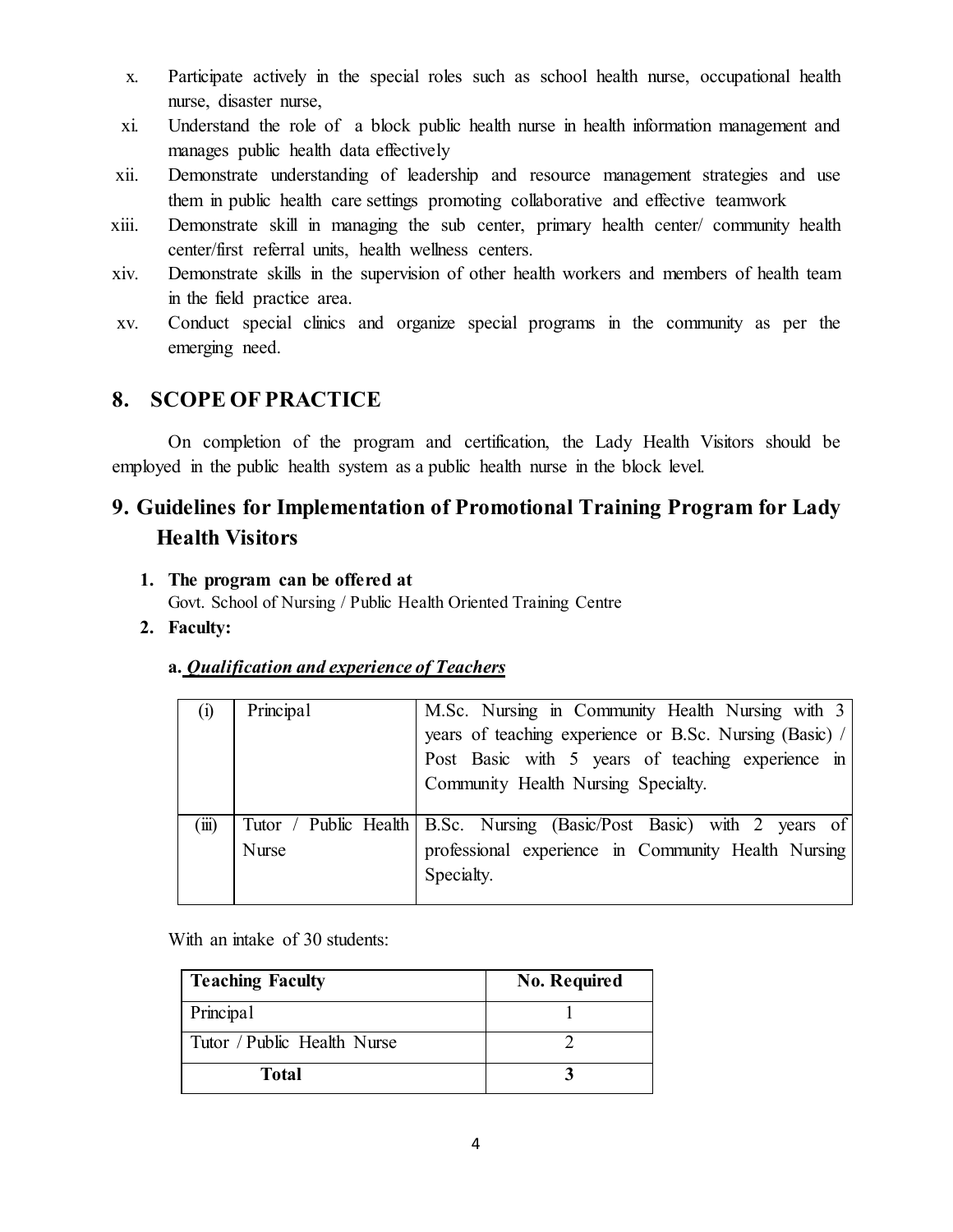- b. Full time teaching faculty in the ratio of 1:10
- c. Guest faculty: multi-disciplinary in relation to the subjects/ courses.

### **3. Budget:**

a. There should be separate budgetary provision for staff salary, honorariums for guest faculty and part time teachers, clerical assistance, library and contingency expenditure for the program in the overall budget of the institution.

### **4. Physical and learning resources:**

- a. Class room / conference room 1
- b. Community Health Nursing Skill lab for simulated learning at the institute
- c. Library and computer with internet facility
- d. Teaching aids:
	- i. OHP
	- ii. LCD projector with laptop
	- iii. Manikins and simulators for learning
- e. Office:
	- i. Services of DEO and MTS
	- ii. Computer with printer, Xerox machine
	- iii. Telephone facilities.

### **5. Clinical facilities:**

- a. The institution should have adopted at least 30,000 rural population and 20,000 urban population,
- b. Permission to utilize the Government Primary Health Centers / Community Health Centers and Sub Centers.
- c. Residential facilities at the PHC/CHC.

### **6. Admission Terms and Conditions:**

- a. A candidate should have
- i. Undergone the LHV course with minimum of four years of service experience.
- ii. RN & RM or equivalent with 5 years' service experience
- iii. Age Limit: Should be less than 50 years.
- iv. Be Physically fit
- b. Selection should be made based on the seniority-cum-merit.
- c. Number of seats  $20 30$  as per the availability of community field practice area

#### **7. Salary / stipend:**

a. In-service candidates will get their regular salary

### **10. EXAMINATION GUIDELINES**

Examinations would be conducted by the examination board or university.

#### **1. Eligibility for appearing in the exam:**

a. Attendance: theory and practical  $-100\%$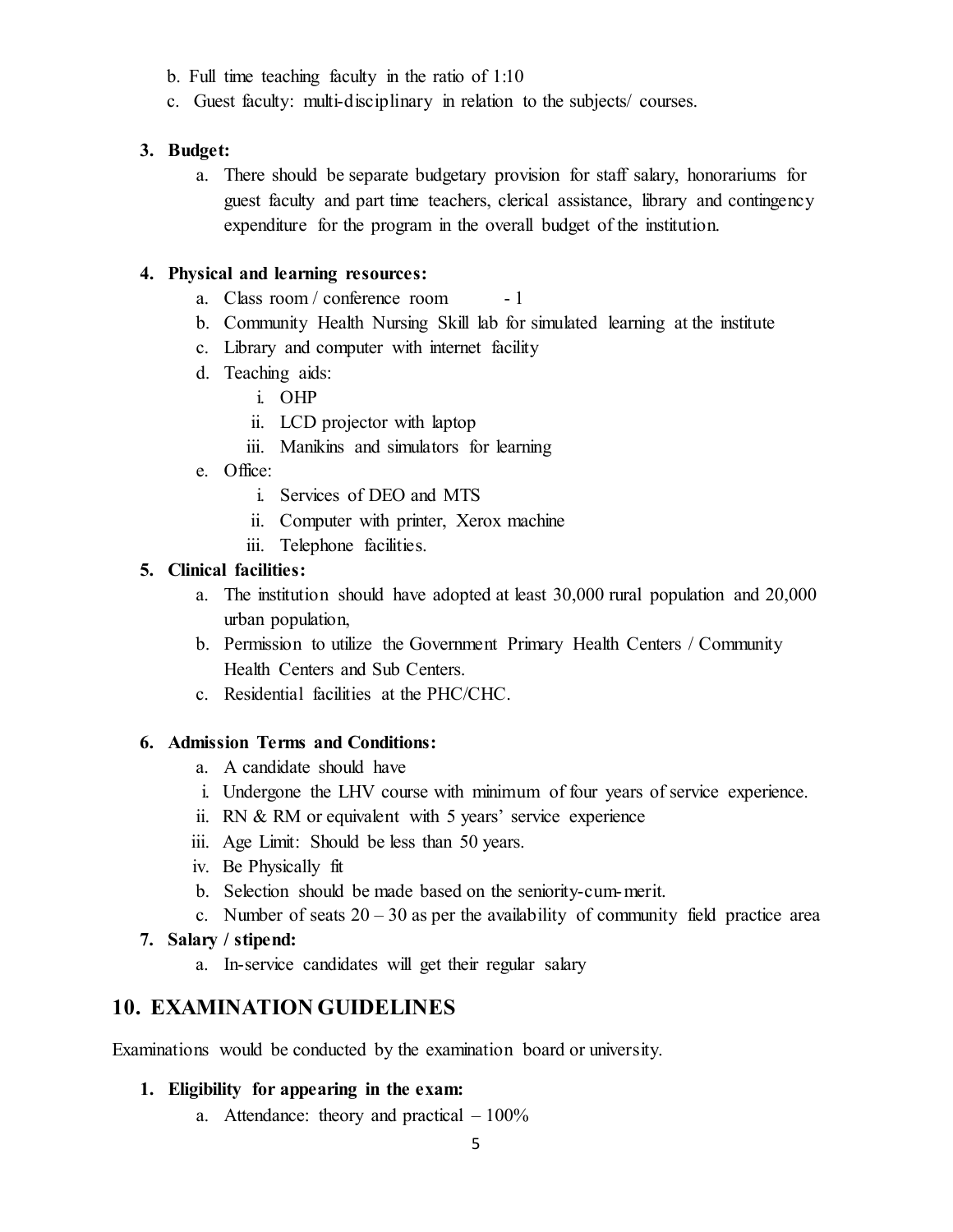b. Internal examination: not less than 50% in theory and practical.

| <b>Courses</b>                    | <b>Internal</b><br><b>Assessment</b> | External<br><b>Assessment</b> | <b>Total</b><br><b>Marks</b> | Duration of<br>Exam |
|-----------------------------------|--------------------------------------|-------------------------------|------------------------------|---------------------|
|                                   | <b>Marks</b>                         | <b>Marks</b>                  |                              |                     |
| <b>Theory</b>                     |                                      |                               |                              |                     |
| Paper $I$ – Foundations to Public | 25                                   | 75                            | 100                          | 2 hours             |
| Health Nursing practice           |                                      |                               |                              |                     |
| Paper II – Community Health       | 25                                   | 75                            | 100                          | 2 hours             |
| Nursing I                         |                                      |                               |                              |                     |
| Paper III – Community Health      | 50                                   | 100                           | 150                          | 3 hours             |
| Nursing II                        |                                      |                               |                              |                     |
| Practicum                         |                                      |                               |                              |                     |
| Community Health Nursing          | 50                                   | 100                           | 150                          |                     |
| <b>Grand Total</b>                | 150                                  | 350                           | 500                          |                     |

### **2. Scheme of examination: Theory**

 $\triangleright$  For each subject the marks required for qualifying shall be 50% in Theory and Practical separately in each semester. 80% of the total marks should be termed as distinction.

- Marks be given for internal assessment, for Theory & Practical.
- Internal assessment should be done by tests, assignment throughout the session.
- Practical Internal assessment should be based on Clinical experience, field Experience.
- Students must secure minimum 50% marks in the Theory Paper (external) to pass and 50% marks in the Practical exam (external)
- $\triangleright$  A candidate has to pass in theory and practical exam separately in each of the paper.
- $\triangleright$  If a candidate fails in either theory or practical paper he/she has to re-appear for both the papers (Theory and Practical) along with next batch.
- $\triangleright$  A candidate who fails to pass in 3 attempts will be discontinued from the course i.e. a candidate will get an opportunity to pass the semester examination in 3 attempts including first attempt.
- $\triangleright$  The course is compulsorily a residential program.
- $\geq$  80% attendance in theory and 100% in practical & field training is compulsory for eligibility to appear for the examination.

### **3. Practical examination:**

- a. OSCE:- Objective Structured Clinical Examination type of examination should be followed for 50% of the marks alongside viva in the internal and final examination
- b. Maximum number of students per day : 10 students
- c. Examination should be held in the clinical area only.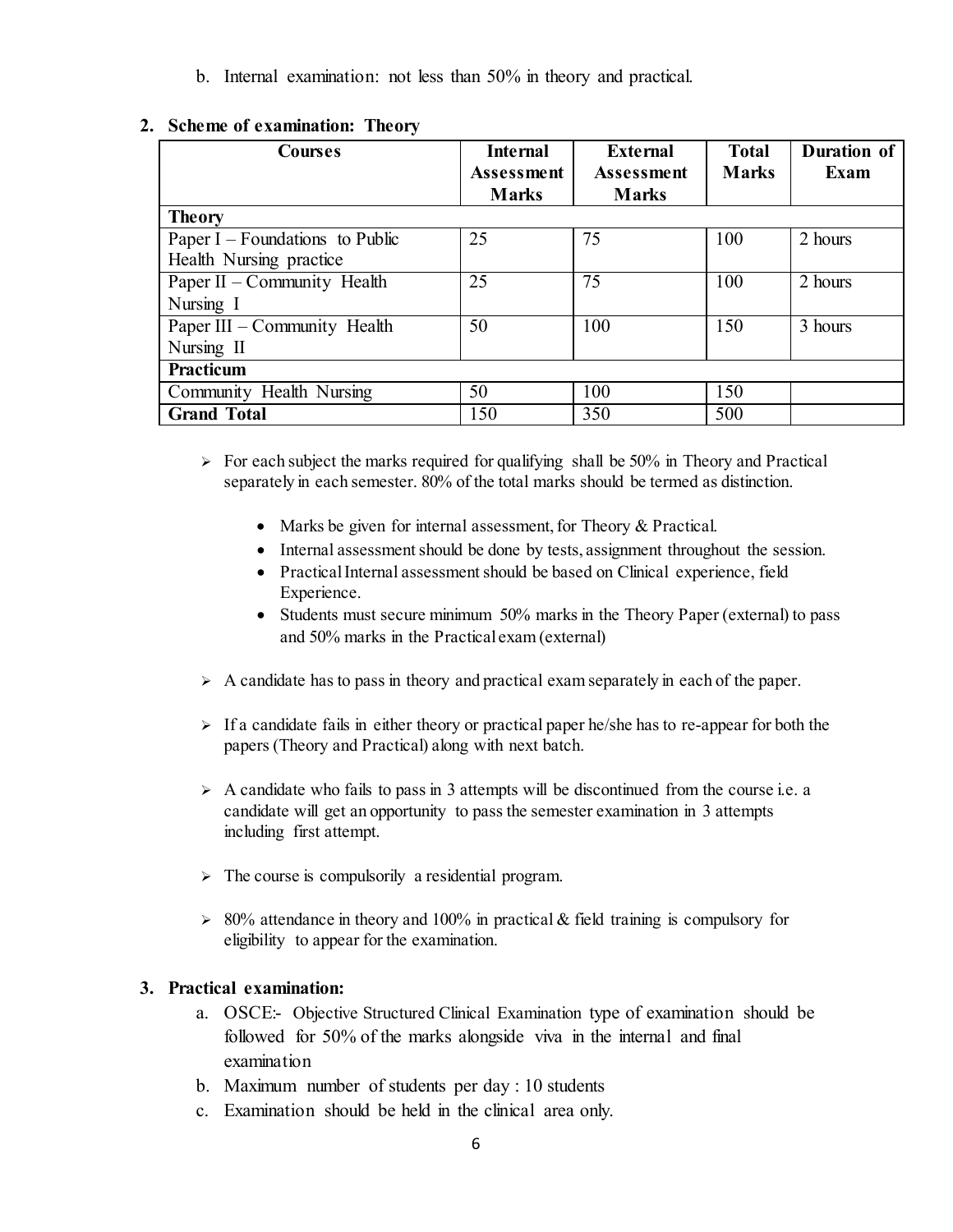d. The team of practical examiners would include one internal and one external examiner Teachers of the Post Basic Diploma in Nursing program is preferred.

### 4. **Standard of passing**:

- a. The candidate should obtain at least 50% marks separately in internal assessment and external examination in each of the theory and practical papers.
- b. Less than 60% is second division
- c.  $60\%$  to 75 % is first division
- d. More than 75% is distinction.
- e. Students will be given opportunity of maximum 3 attempts for passing.
- f.

# **11. CERTIFICATION**

- 1. **Title :** Post Basic Diploma in Public Health Nursing
- 2. A diploma is awarded on the successful completion of the prescribed study program which will state that:
	- a. Candidate has completed the prescribed course of study
	- b. Candidate has completed 100% requirements of the clinical experience.
	- c. Candidate has passed the prescribed examination.
	- d. Any type of leave taken by the candidate during the course period should be compensated before the completion of the course for the award of the Diploma.

## **12. PROGRAM STRUCTURE:**

**1. Course of Instruction:**

| S.No.        | <b>Courses</b>                              | <b>Theory</b> | Lab / Skill      | <b>Clinical</b>     |
|--------------|---------------------------------------------|---------------|------------------|---------------------|
|              |                                             |               | <b>Lab Hours</b> | <b>Experience</b>   |
| $\mathbf{I}$ | <b>Foundations to Public Health Nursing</b> | 40            |                  | $270$ hrs           |
|              | <b>Practice</b>                             |               |                  | $(6 \text{ weeks})$ |
|              | Applied microbiology and                    |               |                  |                     |
|              | pathology                                   |               |                  |                     |
|              | Information Communication and               |               |                  |                     |
|              | Education including counselling             |               |                  |                     |
|              | Nutrition, nutritional assessment           |               |                  |                     |
|              | and food safety                             |               |                  |                     |
|              | Environmental Health and                    |               |                  |                     |
|              | sanitation                                  |               |                  |                     |
| $\mathbf{I}$ | <b>Community Health Nursing I</b>           | 50            | 10               | $40 + 720$ hrs      |
|              | Organization of public health               |               |                  | $(1+16)$            |
|              | care services at various levels             |               |                  | weeks)              |
|              | Comprehensive primary health                |               |                  |                     |
|              | care services                               |               |                  |                     |
|              | Reproductive Child Health                   |               |                  |                     |
|              | including Adolescent health                 |               |                  |                     |
|              | (RMNCH+A)                                   |               |                  |                     |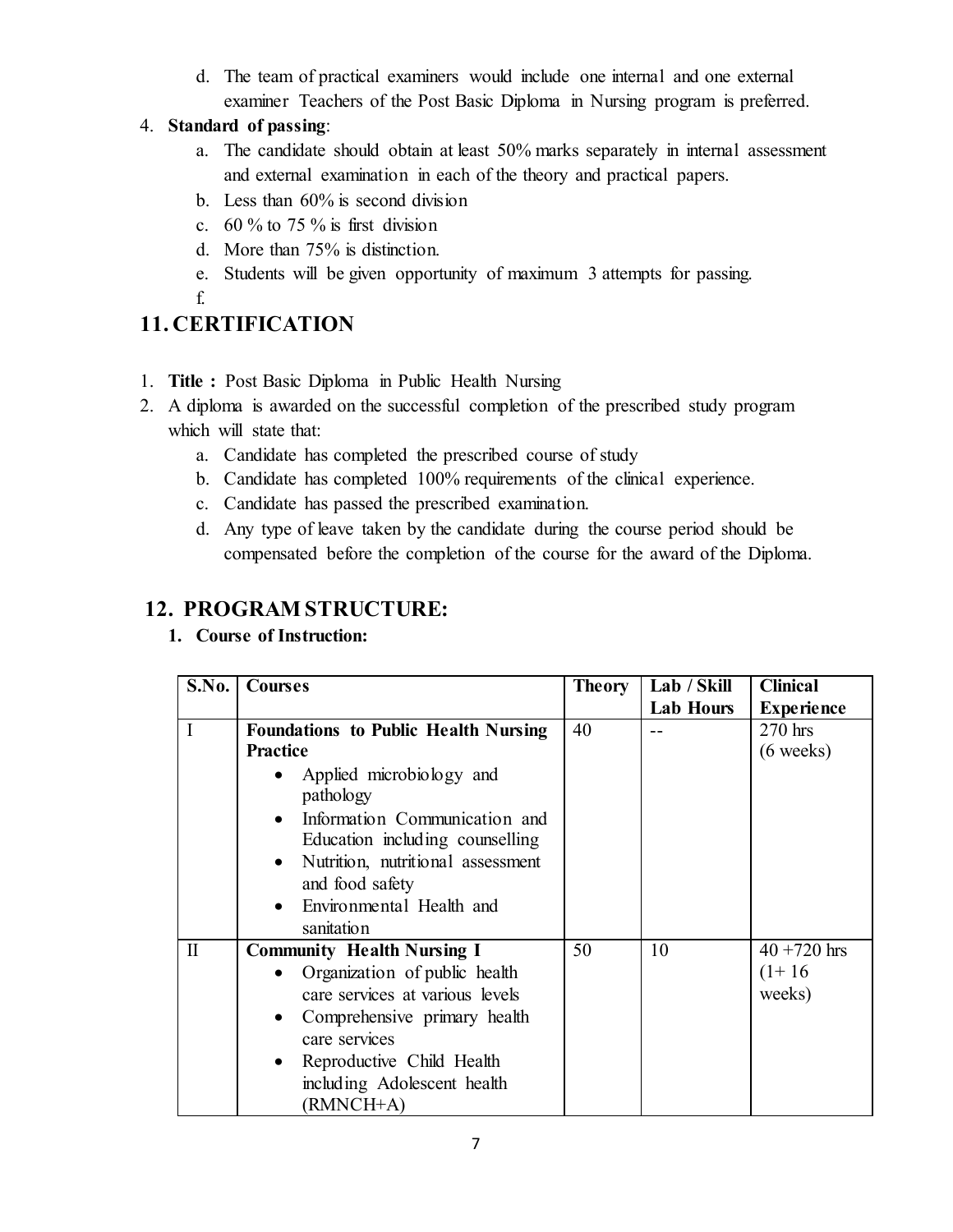|     | Population dynamics and control<br>$\bullet$<br>Child and Adolescent health<br>Epidemiology<br>Health Information and<br>Management System including<br>Vital statistics                                                                                                                                                                                                                                        |                     |          |                                  |
|-----|-----------------------------------------------------------------------------------------------------------------------------------------------------------------------------------------------------------------------------------------------------------------------------------------------------------------------------------------------------------------------------------------------------------------|---------------------|----------|----------------------------------|
| III | <b>Community Health Nursing II</b><br>Specialized role of public<br>health<br>Geriatric Health<br>nurses:<br>care.<br>Palliative care, Oncology nursing,<br>Rehabilitation nursing, School health,<br>Occupational health<br>Emergency and disaster<br>management<br>Quality Assurance in<br>Community health nursing<br>practice<br>Community health nursing<br>administration<br>• Leadership and supervision | 110                 | 30       | $40 + 720$ hrs<br>$(1+16$ weeks) |
|     | <b>Total hours</b>                                                                                                                                                                                                                                                                                                                                                                                              | <b>200</b><br>hours | 40 weeks | 1730 hours<br>(38wks)            |

## **Course break-up:-**

Total weeks in a year  $= 52$  weeks

Vacation

| $(AL+CL+SL+$ public holidays) |  |  | $= 6$ weeks |
|-------------------------------|--|--|-------------|
|-------------------------------|--|--|-------------|

Exam preparation and examination  $= 2$  weeks

Theory and practical experience  $= 44$  weeks

### **Implementation of curriculum:-**

|  | <b>Block classes 2wks x 40hrs</b> |  | $=$ 80 <sub>hrs</sub> |
|--|-----------------------------------|--|-----------------------|
|  |                                   |  |                       |

### **Residency of 42wks x 45hrs/week =1890hrs**

#### **Total: 1970 hours**

Block classes (Theory and skill lab experience  $= 2$  weeks X 40 hours/week (80hours)

(Theory=74hrs, skill lab=6, total=80hrs)

• Clinical practice including theory and skill lab  $= 42$  weeks X 45 hours/week (1890 hours)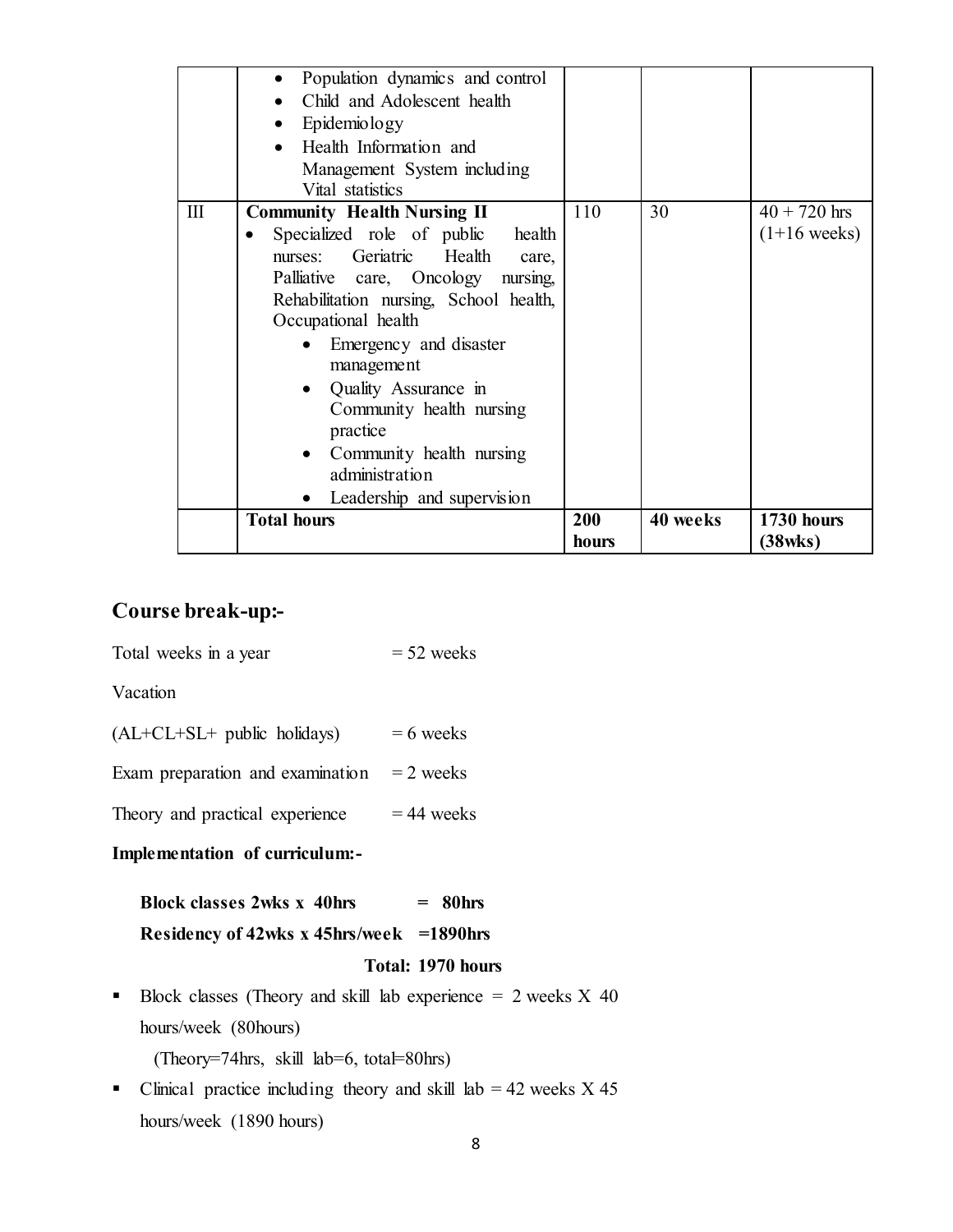Theory=126 hrs, skill lab=34hrs, Clinical=  $1730$ 

Theory=200hrs, Skill lab= 40hrs, Clinical=1730 hrs (10%:90%)

### **i. Field experience:**

- a. Field experience should start after 70% of the theory is completed.
- b. Students should be posted in the Community Health Center / Block PHC / PHC for residential posting.
- c. Students should be posted for 8 hour duty during the day.

### **ii. Procedure log book**

- a. The student should maintain a daily diary to record the activities carried out during the field experience.
- b. A log book with the essential competencies to be acquired should be maintained and completed before appearing for the examination.

### **iii. Community Field Practice**

**Community Residency experience** (A minimum of 45 hrs/ week is prescribed, however, it is flexible with different shifts and OFF followed by on call duty every week or fortnight)

#### **Placements**

The students will be posted to the under mentioned clinical area during their training period.

| S. No            | Field Practice Area                           | Weeks |
|------------------|-----------------------------------------------|-------|
|                  | Health Sub Center                             | 10    |
| $\overline{2}$   | Primary Health Center                         | 8     |
|                  | Community Health center / First Referral Unit | 6     |
| $\overline{4}$ . | Community Field visits / Home visits          | 12    |
| $\overline{5}$ . | Field Visits                                  | 04    |
| 6.               | Community Research Project                    | 02    |
|                  | <b>TOTAL</b>                                  | 42    |

**A small group research project can be conducted applying the steps of problem solving approach and written report to be submitted.**

#### **iv. Teaching Methods**

**Theoretical, skill lab & Community teaching can be done in the following methods and integrated during clinical posting**

- Clinical Conference
- Case presentation
- Case study report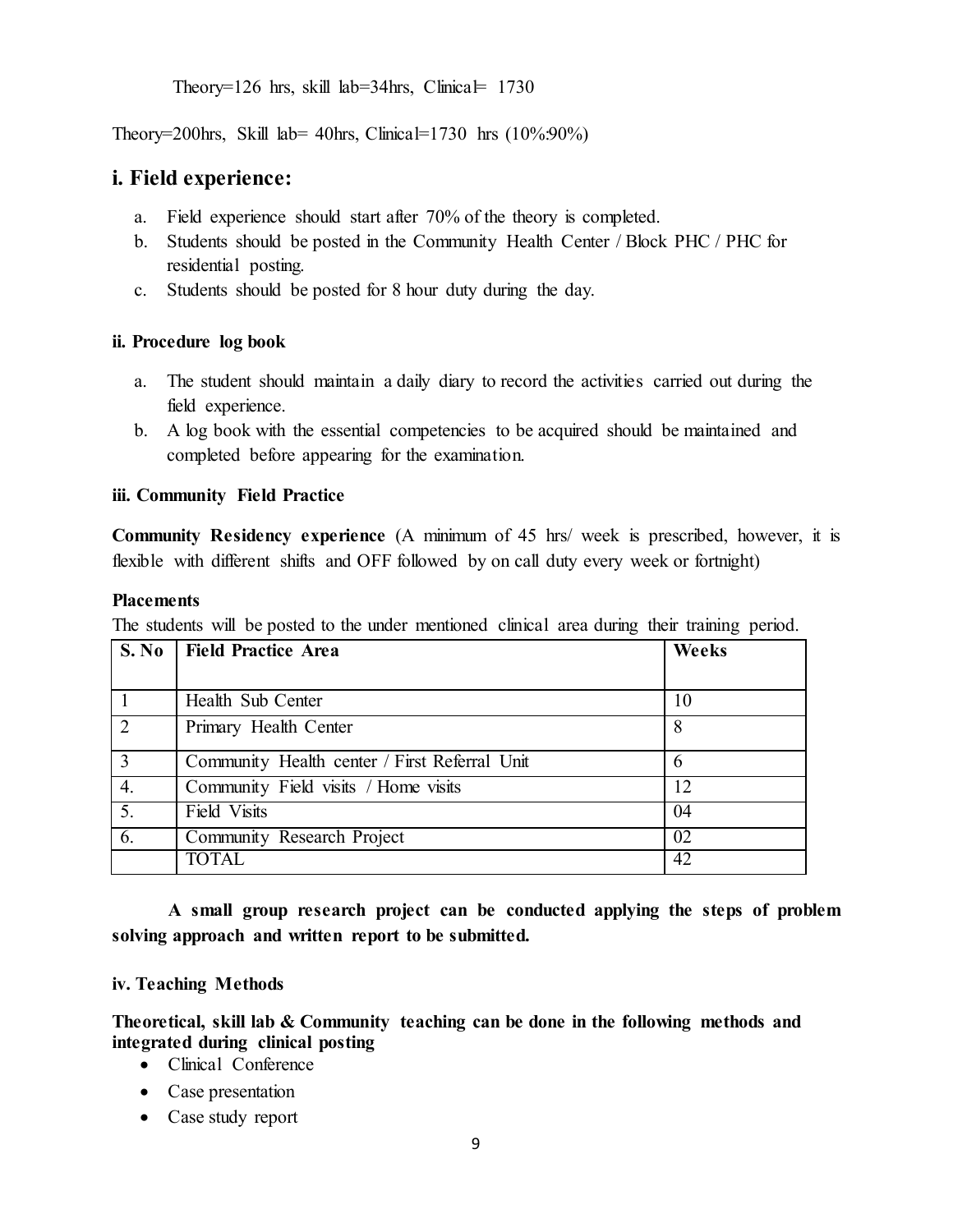- Faculty lecture & Discussion
- Demonstration & skill training in skill lab
- Directed reading/Self study
- Role plays
- Symposium/group presentation
- Group project
- Clinical assignments
- Debates
- Quizzes
- Surveys
- Field visit reports
- Educational visits

### **Method of assessment**

- Written test
- Practical test
- OSPEs
- Written assignments
- Project
- Case studies/care plans/ presentation
- Performance evaluation
- Completion of procedural competencies and requirements

## **COURSE DESCRIPTION**

### **FOUNDATIONS TO PUBLIC HEALTH NURSING PRACTICE:**

### **APPLIED MICRIBIOLOGY AND PATHOLOGY, NUTRITION AND FOOD SAFETY, INFORMATION EDUCATION AND COMMUNICATION INCLUDING COUNSELING Total Theory hours: 40**

**Course description:** This course is designed to help the trainees to apply microbiology and pathology in the care of individuals, families and community, to develop an understanding about information, education and communication including counseling, to perform nutritional assessment, and nutrition education including food safety.

| Unit | Time  | Learning Outcomes | Content | l eaching  | Assessment |
|------|-------|-------------------|---------|------------|------------|
|      | (hrs) |                   |         | Learning   | methods    |
|      |       |                   |         | activities |            |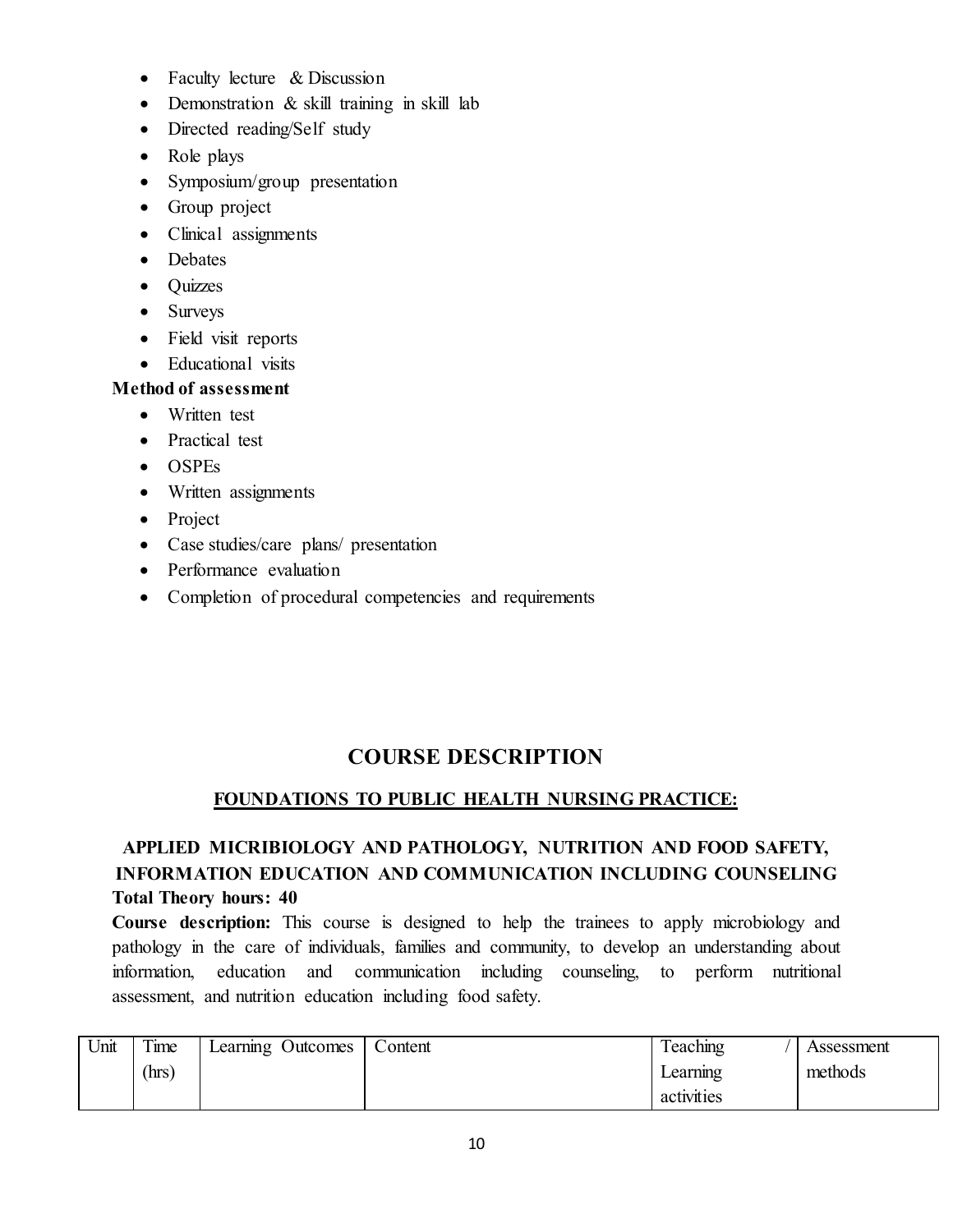| $\mathbf I$                      | 10             | Describe common       |                                              | Lecture cum                   | Essay Type       |
|----------------------------------|----------------|-----------------------|----------------------------------------------|-------------------------------|------------------|
|                                  |                | microbiological       | Applied Microbiology and                     | Discussion.                   | Answers<br>Short |
|                                  |                |                       | Pathology                                    |                               | and MCQ.         |
|                                  |                | investigations,       |                                              | Explain using                 |                  |
|                                  |                | interpret<br>their    | Classification of microbes, role<br>п        | slides, films,                |                  |
|                                  |                | results and           | of bacteria, viruses, fungi,                 | staining and                  |                  |
|                                  |                | practice<br>and       | parasites in causing disease                 | fixation of                   |                  |
|                                  |                | maintain<br>good      | Common microbiological                       | slides.                       |                  |
|                                  |                | infection<br>control  | investigations and their                     |                               |                  |
|                                  |                | and<br>measures       | interpretations                              | Demonstration                 |                  |
|                                  |                | waste management      | $Blood$ – complete picture,                  | on collection of              |                  |
|                                  |                | and prevent health    | cultures and sensitivities, smear            | various                       |                  |
|                                  |                |                       | for MP, MF                                   | specimen                      |                  |
|                                  |                | acquired<br>care      | Urine - Analysis                             |                               |                  |
|                                  |                | infections            | Sputum - cultures and                        |                               |                  |
|                                  |                |                       | sensitivities                                | Demonstration                 |                  |
|                                  |                |                       | Skin smear, vaginal smear,                   | on use of PPE                 |                  |
|                                  |                |                       | visual inspection with acetic                | Infection<br>and              |                  |
|                                  |                |                       | acid(VIA),                                   | Prevention                    |                  |
|                                  |                |                       | PAP smear                                    |                               |                  |
|                                  |                |                       | Collection, treatment of various<br>п        | Practices                     |                  |
|                                  |                |                       | specimens, and preparation of                |                               |                  |
|                                  |                |                       | them for Examination                         |                               |                  |
|                                  |                |                       | Infection control<br>$\circ$                 |                               |                  |
|                                  |                |                       | Biomedical waste<br>$\circ$                  |                               |                  |
|                                  |                |                       | management                                   |                               |                  |
|                                  |                |                       | (Use Biomedical Waste                        |                               |                  |
|                                  |                |                       | management Guidelines by                     |                               |                  |
|                                  |                |                       | Government of India)                         |                               |                  |
| $\mathbf{I}$                     | $\overline{7}$ | Relate<br>the         | <b>Environmental Health and</b>              | Visits to water               | Short answers    |
|                                  |                | of<br>influence       | <b>Sanitation</b>                            | supply $\&$                   | Field visit      |
|                                  |                | environmental         | <b>Environmental pollution:</b><br>$\bullet$ | purification sites            | reports          |
|                                  |                | factors<br>and        | <b>Introduction -Causes, effects</b>         | Visit to Sewage               |                  |
|                                  |                | sanitation on health  | and control measures of:                     | disposal and                  |                  |
|                                  |                | disease<br>and<br>and | Air pollution                                | treatment sites,<br>and waste |                  |
|                                  |                | plays an active role  | Water pollution                              | disposal sites                |                  |
|                                  |                | in the control of     | Soil pollution<br>٠                          | Milk plants,                  |                  |
|                                  |                | environmental         | Marine pollution                             | slaughter house               |                  |
|                                  |                | pollution             | Noise pollution                              |                               |                  |
|                                  |                |                       | Thermal pollution                            |                               |                  |
|                                  |                |                       | Nuclear hazards                              |                               |                  |
|                                  |                |                       |                                              |                               |                  |
| $\mathop{\mathrm{III}}\nolimits$ | 10             |                       | Nutrition, nutritional assessment            | Lecture cum                   | Short answers    |
|                                  |                |                       | nutrition<br>education<br>food<br>and        | discussion                    | Objective types  |
|                                  |                |                       | safety                                       |                               | and essay.       |
|                                  |                |                       | Introduction to nutrition and                | Demonstration                 |                  |
|                                  |                |                       | nutrition assessment                         | /Practice in                  | Evaluation of    |
|                                  |                |                       | Concept of nutrition                         | Nutrition Lab                 | nutrition        |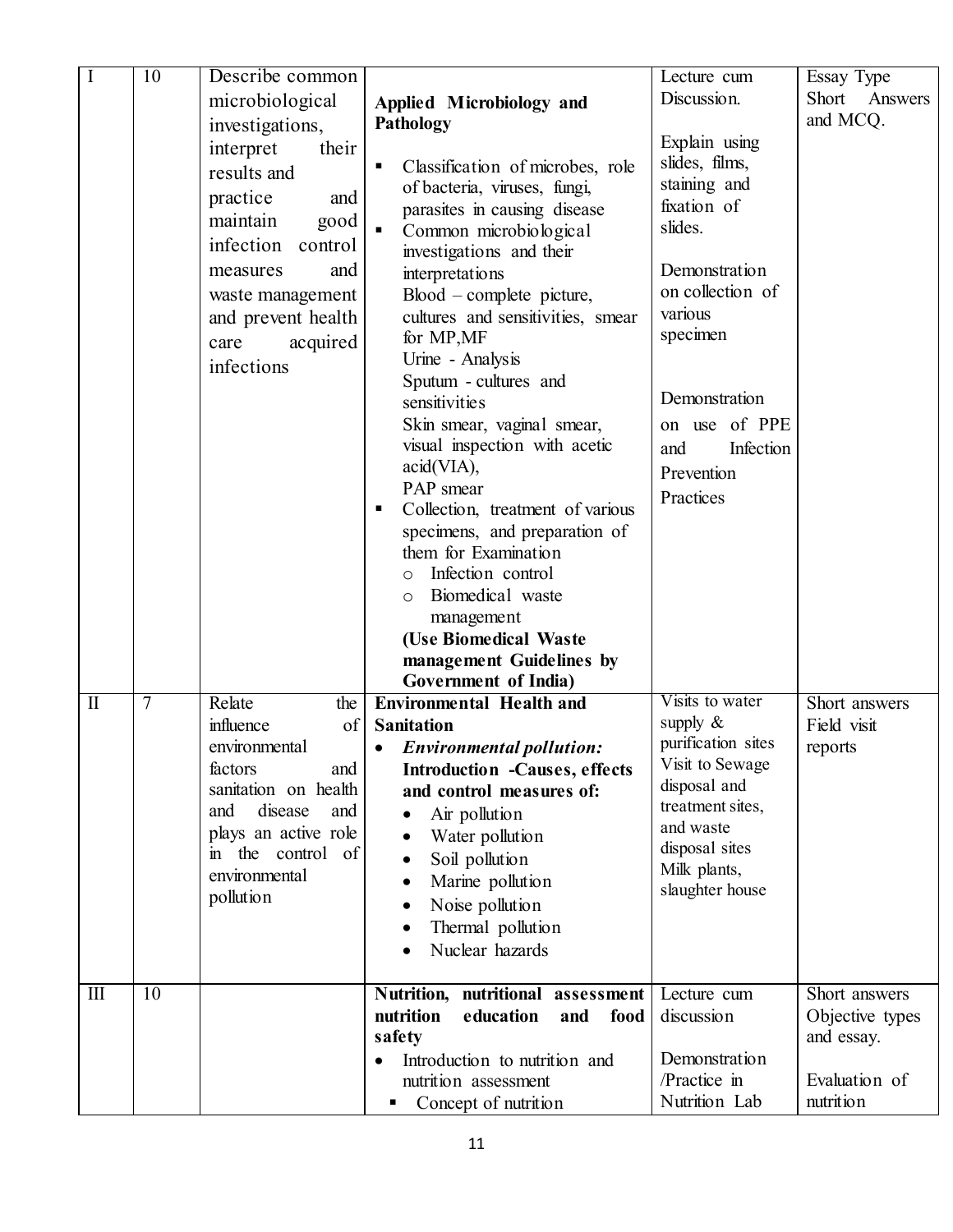|         |                                                                                                                                                                                                          | Types of nutrients<br>Meal planning<br>п<br>General dietary advice<br>п<br>Nutritional assessment<br>п<br>Nutritional education<br>National nutritional programs<br>Nutrition during pregnancy and<br>٠<br>lactation<br>Nutrition for infant, child,<br>$\bullet$<br>adolescent and elderly<br>Nutritional deficiency disorders<br>$\bullet$<br>Protein Energy malnutrition<br>Childhood obesity<br>ш<br>Vitamin deficiency diseases<br>п<br>Mineral deficiencies<br>٠<br>National nutritional policies<br>ш<br>and programs in India<br>Food borne diseases and food<br>safety                                                                         |                                                                                                                                            | assessment.<br>of<br>Evaluation<br>nutrition<br>diet<br>preparation |
|---------|----------------------------------------------------------------------------------------------------------------------------------------------------------------------------------------------------------|---------------------------------------------------------------------------------------------------------------------------------------------------------------------------------------------------------------------------------------------------------------------------------------------------------------------------------------------------------------------------------------------------------------------------------------------------------------------------------------------------------------------------------------------------------------------------------------------------------------------------------------------------------|--------------------------------------------------------------------------------------------------------------------------------------------|---------------------------------------------------------------------|
| IV<br>8 | Communicate<br>with<br>effectively<br>individuals,<br>families<br>and<br>professional<br>colleagues<br>fostering<br>mutual<br>respect and shared<br>decision making to<br>enhance<br>health<br>outcomes. | Information, Education and<br><b>Communication</b><br>Use of data and information<br>for communication and<br>advocacy<br>Communication definition<br>Communication channels<br>Principles of<br>communication<br>Use of communication<br>$\bullet$<br>Channels and Techniques of<br>communication<br>Culturally sensitive<br>communication<br>Team communication<br>Information technology<br>Application of digital health<br><b>Behavior Change Communication</b><br>Introduction to<br><b>Behavior Change</b><br>Communication<br><b>Behavior change</b><br>approaches<br>Health and Human<br><b>Behavior</b><br>Introduction to<br>Behavior change | Lecture,<br>discussion<br>Exercises,<br>$\overline{\phantom{0}}$<br>Sharpening<br>Communication<br>skills<br>Group activities<br>Role play | Digital records<br>Role play                                        |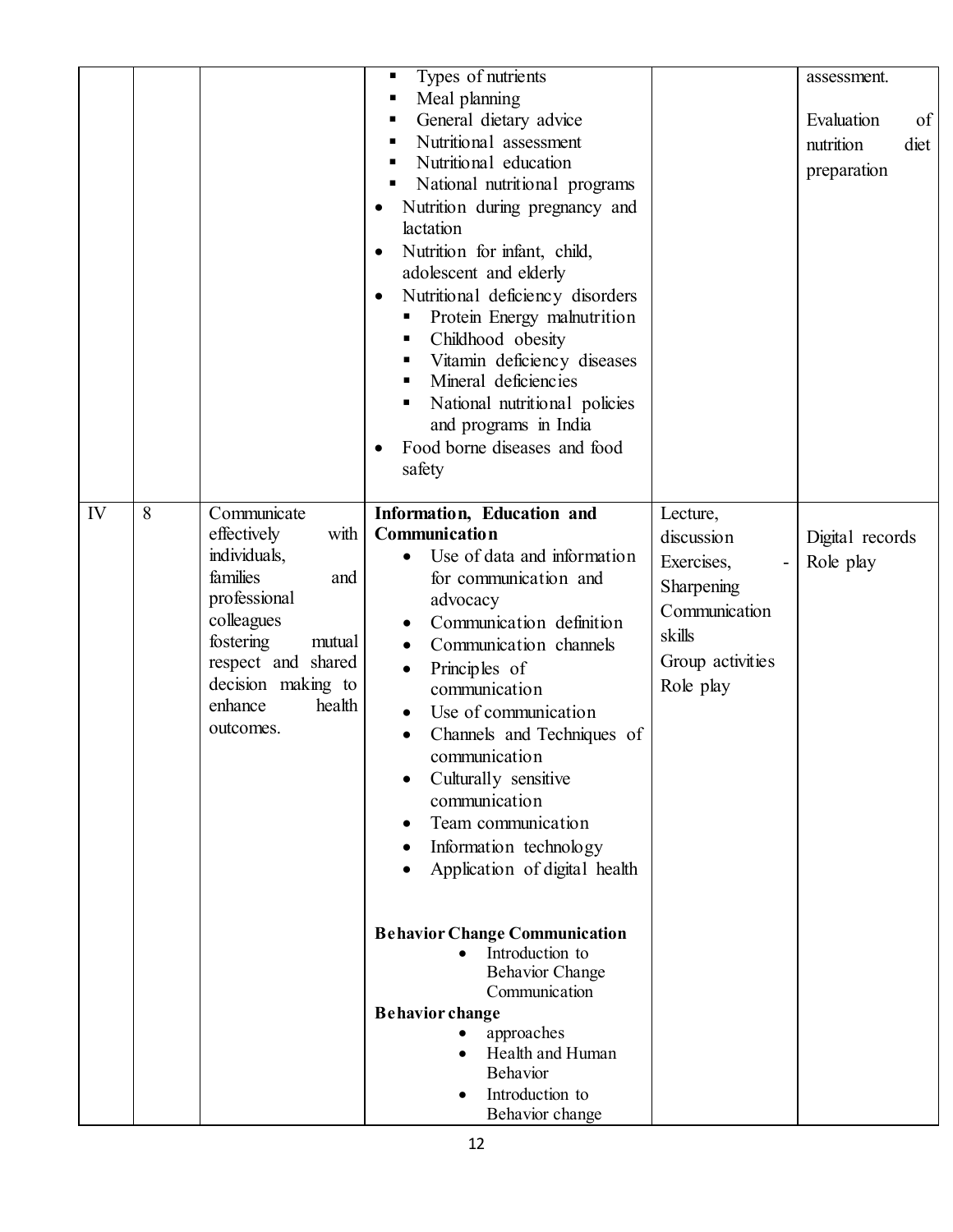|   |   |                                                          | models<br>IEC to BCC to SBCC:<br>An Evolution<br><b>USE SBCC Module</b>                                                                                                                                                                                                                                                            |                                                                                                                     |                                                                           |
|---|---|----------------------------------------------------------|------------------------------------------------------------------------------------------------------------------------------------------------------------------------------------------------------------------------------------------------------------------------------------------------------------------------------------|---------------------------------------------------------------------------------------------------------------------|---------------------------------------------------------------------------|
| V | 5 | Educate<br>and<br>individuals<br>counsel<br>and families | Individual and Family education<br>Principles of teaching and<br>$\bullet$<br>learning<br>Principles of health education<br>$\bullet$<br>Assessment of informational<br>$\bullet$<br>needs and education<br>Developing health education<br>materials<br>Mass health education and use<br>$\bullet$<br>of mass media and folk media | Peer teaching<br>Role play<br>Preparation of<br><b>IEC</b> materials<br>Visit District<br>Field Publicity<br>Office | Conduct<br>individual<br>and<br>health<br>group<br>education<br>programme |
|   |   | Counsel<br>individuals<br>and<br>families                | <b>Counseling</b><br>Counseling techniques<br>$\bullet$<br>Individual and family<br>$\bullet$<br>counseling<br>Situation specific counselling -<br>$\bullet$<br>Infertility couple, HIV<br>counseling Family planning<br>counseling, bereavement<br>counseling etc.                                                                | <b>Module</b><br>counselling<br>skills,<br>family<br>planning<br>Counseling<br>sessions                             | Role play                                                                 |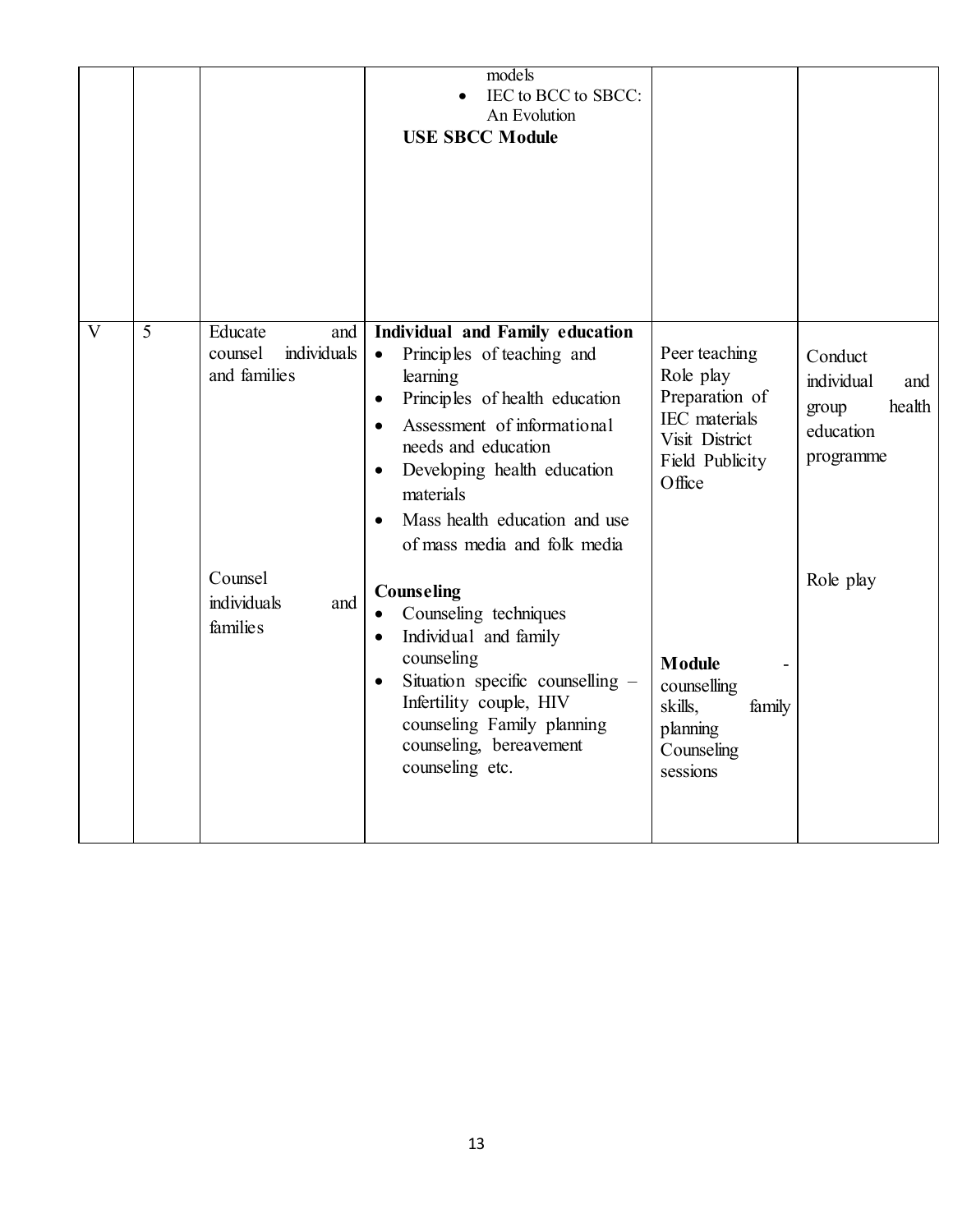### **COMMUNITY HEALTH NURSING - I**

**Theory**: 50 hours + 10 Lab Hours

**Course description:** This course is designed to help the trainees to develop an understanding and in-depth knowledge regarding primary health care, community health nursing practice and application of epidemiology. It also helps them to participate effectively in the implementation of National Health Programs.

| <b>UNIT</b>                         | <b>HOU</b><br><b>RS</b> | <b>LEARNING</b><br><b>OUTCOMES</b>                                                                                                                                | <b>CONTENT</b>                                                                                                                                                                                                                                                                                                           | <b>TEACHING/</b><br><b>LEARNING</b><br><b>ACTIVITIES</b> | <b>ASSESSMEN</b><br><b>T METHODS</b> |
|-------------------------------------|-------------------------|-------------------------------------------------------------------------------------------------------------------------------------------------------------------|--------------------------------------------------------------------------------------------------------------------------------------------------------------------------------------------------------------------------------------------------------------------------------------------------------------------------|----------------------------------------------------------|--------------------------------------|
| $\bf{I}$<br>$\overline{\mathbf{I}}$ | 10<br>10                | Describe<br>the<br>health<br>care<br>delivery system in<br>India<br>and play<br>their role in the<br>delivery of health<br>care services<br><b>Discuss</b><br>the | Organization of health<br>care<br>services at various levels<br>Urban, rural, tribal health<br>$\bullet$<br>Health<br>services<br>$\bullet$<br>care<br>National, State, District, CHC,<br>PHC, Health center<br>Functions, staffing,<br>lay out,<br>drugs, equipment and supplies<br><b>Comprehensive Primary Health</b> | Lecture,<br>Discussion,<br><b>Visits</b>                 | Essay, short<br>answers and<br>MCQ.  |
|                                     |                         | comprehensive<br>primary<br>health<br>and<br>its<br>care<br>components                                                                                            | Care<br>Primary health care<br>$\bullet$<br>Components<br>$\bullet$<br>Primary<br>health<br>care<br>services                                                                                                                                                                                                             |                                                          |                                      |
| $\mathbf{I}$                        | 10                      | Describe<br>epidemiological<br>$\mathbf{m}$<br>approach<br>studying<br>the<br>community<br>health<br>of<br>problems<br>a<br>community                             | <b>Epidemiology</b><br>Introduction to epidemiology<br>$\bullet$<br>The epidemiological approach<br>and measures in epidemiology<br>Epidemiological methods<br>Concepts of disease<br>$\bullet$<br>occurrence<br>Disease epidemic<br>Introduction to investigating<br>an outbreak                                        | Lecture<br>cum<br>discussion.                            | Essay, short<br>answers and<br>MCQ.  |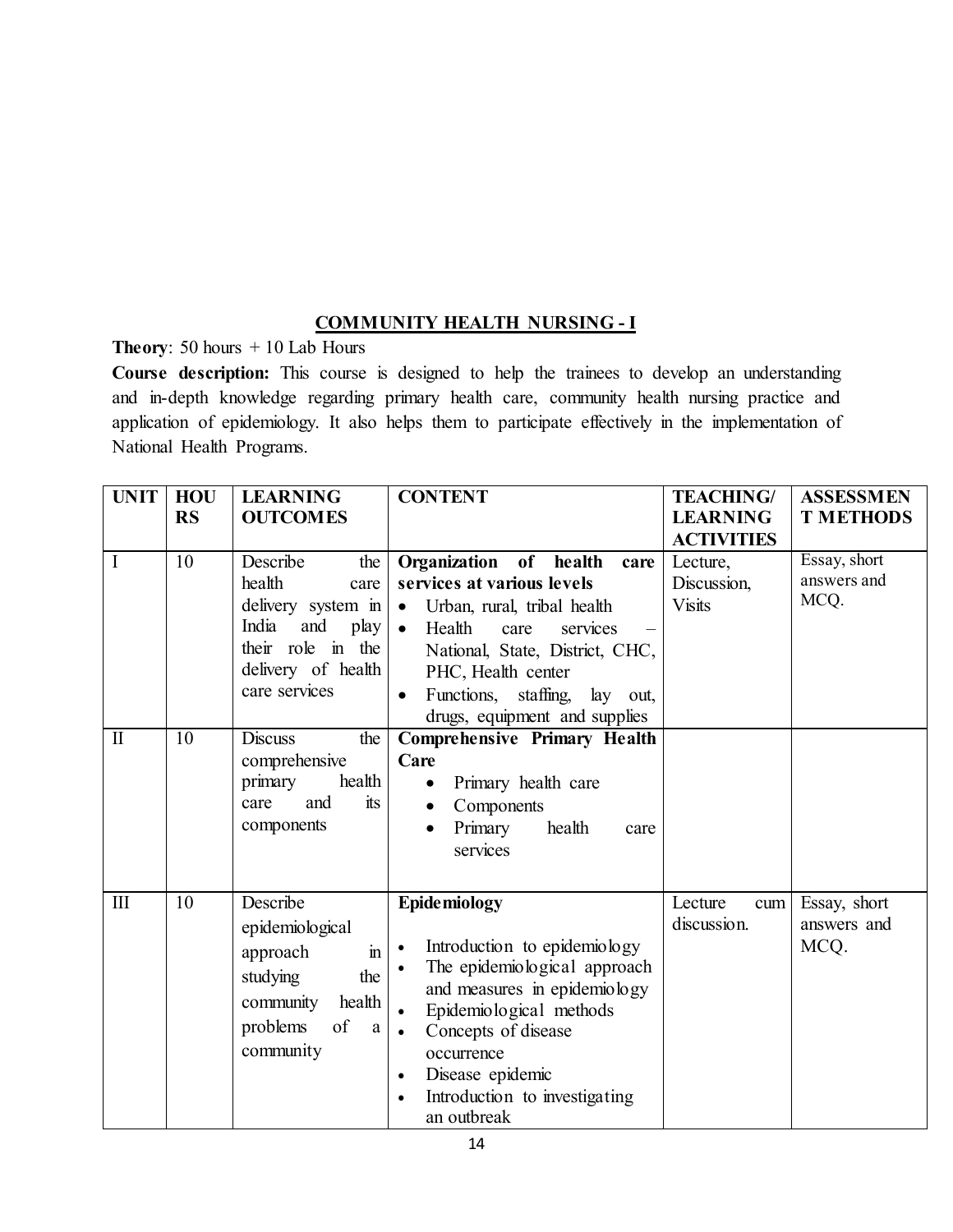| IV | 10 | Explain<br>about<br>vital statistics and<br>health indicators                                                          | <b>Vital statistics</b><br>Morbidity indicators<br>٠<br>Mortality indicators<br>Methods of collecting<br>vital statistics<br>Data presentation, basic<br>statistical tests and its<br>application<br>Recording and reporting<br>vital events<br>Digital recording                                                                                                                                                                                                                                                                                                                                                                                                                    | Lecture<br>$\&$<br>Discussion                                                                  | Essay, short<br>answers and<br>MCQ.                                                                                                                      |
|----|----|------------------------------------------------------------------------------------------------------------------------|--------------------------------------------------------------------------------------------------------------------------------------------------------------------------------------------------------------------------------------------------------------------------------------------------------------------------------------------------------------------------------------------------------------------------------------------------------------------------------------------------------------------------------------------------------------------------------------------------------------------------------------------------------------------------------------|------------------------------------------------------------------------------------------------|----------------------------------------------------------------------------------------------------------------------------------------------------------|
| V  | 20 | Describe<br>the<br>national<br>health<br>and<br>programs<br>perform her role<br>in all the national<br>health programs | <b>Communicable Diseases and</b><br><b>Non Communicable Disease</b><br>Management under the<br><b>National Health Programs</b><br>Goals, objectives, purposes,<br>п<br>organization, man power,<br>sources, activities, roles and<br>responsibilities of Nurse<br>Practitioner in Primary Health<br>Care<br>Magnitude of health problems<br>of India<br>National health programs<br>- National vector borne<br>disease control program<br>* Malaria<br>* Filariasis<br>* Dengue Fever/DHF<br>* Japanese Encephalitis<br>* Kala-azar<br>* Chikungunya Fever<br>National Leprosy eradication<br>program<br><b>RNTCP</b> (National TB Control<br>Program)<br>National AIDS control<br>п | Lecture cum<br>discussion<br>Seminar<br>Supervised<br>practice<br>m<br>CHC, PHC,<br><b>HSC</b> | Essay, short<br>answers and<br>MCQ.<br>Assessment of<br>visit report<br>Assessment of<br>clinical<br>performance<br>with<br>performance<br>rating scale. |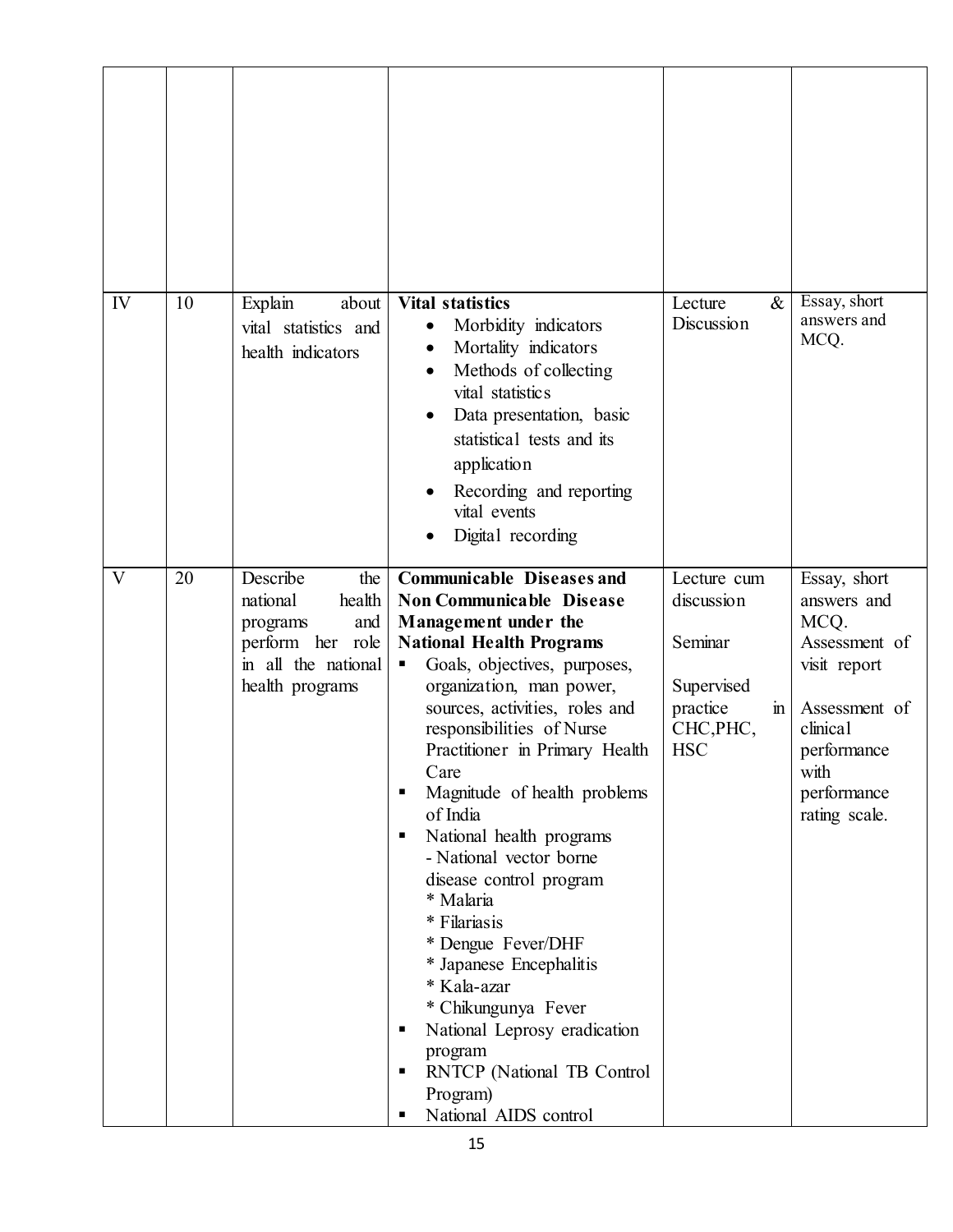| program<br>National program for control<br>of blindness<br>Iodine deficiency disorders<br>٠<br>program<br>Universal Immunization<br>Program<br>National Health Mission<br>Reproductive Child Health<br>٠<br>Program including Adolescent<br>Health (RMNCH+A)<br>National Program for<br>٠<br>prevention and control of<br>cancer, diabetes,<br>cardiovascular diseases and<br>stroke<br>National Mental Health<br>٠<br>Program<br>National Program for control<br>and treatment of occupation<br>diseases<br>National Family Welfare<br>п<br>Program |  |
|------------------------------------------------------------------------------------------------------------------------------------------------------------------------------------------------------------------------------------------------------------------------------------------------------------------------------------------------------------------------------------------------------------------------------------------------------------------------------------------------------------------------------------------------------|--|
| National water supply and<br>п<br>sanitation Program                                                                                                                                                                                                                                                                                                                                                                                                                                                                                                 |  |
| Minimum Needs Program                                                                                                                                                                                                                                                                                                                                                                                                                                                                                                                                |  |

### **COMMUNITY HEALTH NURSING - II**

**Theory**:  $110$  hours  $+30$  Lab Hours

**Course description:** This course is designed to help the trainees to develop knowledge and competencies required for management of common conditions and emergencies including first aid and health center management. It also helps them to develop competencies in implementation of Reproductive child health and adolescent health programs including family welfare program. It enables them to take up specialized roles of public health nurses at the block level.

| <b>UNIT</b> | <b>TIME</b> | <b>LEARNING</b>      | <b>CONTENT</b>                                 | <b>TEACHING/LE</b> | <b>ASSESSME</b> |
|-------------|-------------|----------------------|------------------------------------------------|--------------------|-----------------|
|             |             | <b>OUTCOMES</b>      |                                                | <b>ARNING</b>      | <b>NT</b>       |
|             |             |                      |                                                | <b>ACTIVITIES</b>  | <b>METHODS</b>  |
|             | 20          |                      | Explain their role   Management of<br>common   | Lecture,           | visit<br>Field  |
|             |             | $identifying$ .<br>m | emergencies   Discussion,<br>conditions<br>and |                    | reports         |
|             |             | primary              | including first aid                            | Demonstration      | Perform         |
|             |             | and  <br>management  | Standing<br>orders:<br>$\bullet$               | Role play          | assessment of   |
|             |             | referral of clients  | Definition, uses                               | Suggested<br>field | with<br>clients |
|             |             | with<br>common       | <b>Identification,</b><br>primary<br>care      | visits             | common          |
|             |             | disorders/           | management and referral of:                    | Field practice     | conditions      |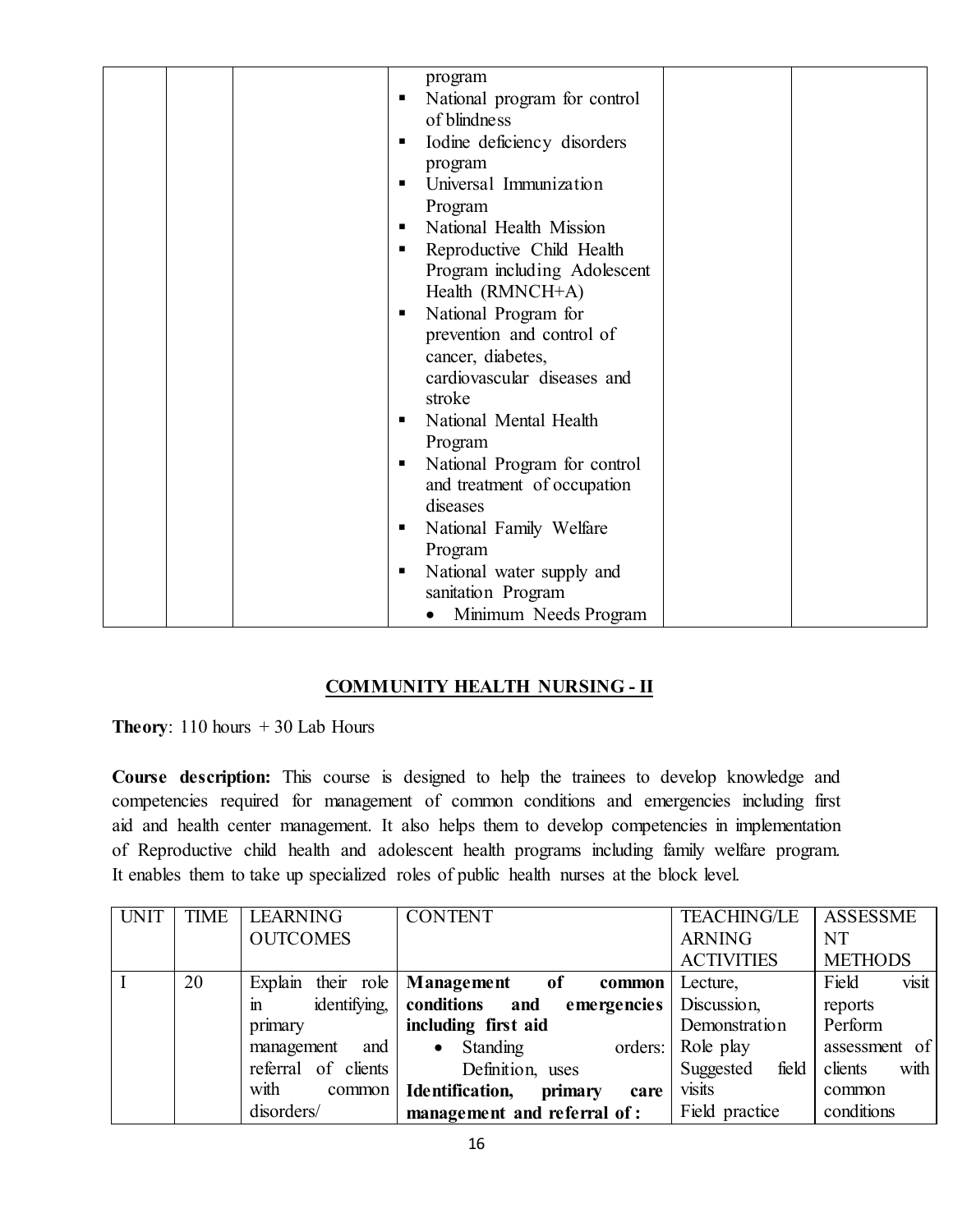|            | conditions<br>and<br>emergencies<br>including first aid                                                                           | Abdominal<br>pain,<br>$\bullet$<br>helminthiasis,<br>diarrhea,<br>dehydration,<br>dysentery,,<br>vomiting, constipation<br>Respiratory<br>infections,<br>$\bullet$<br>measles, bronchial as<br>Anemia<br>Urinary tract infections<br>Oral health problems<br>Local infections of eye,<br>ear, nose and throat<br><b>First</b><br>aid<br>in<br>emergency<br>conditions<br>High fever, low<br>blood<br>injuries,<br>sugar,<br>minor<br>fractures,<br>Emergency<br>conditions<br>including<br>fainting,<br>bleeding, shock,<br>bites,<br>burns, choking, seizures,<br>Traffic Accidents<br>Road<br>(RTAs)<br>Operational guidelines<br>on<br>facility<br>trauma care<br>on<br>national highways. |                                                                                                                                                                                                                                                                                                | and<br>provide<br>referral<br><b>OSCE</b><br>assessment<br><b>Short</b><br>answers<br>Essay type                                                       |
|------------|-----------------------------------------------------------------------------------------------------------------------------------|-----------------------------------------------------------------------------------------------------------------------------------------------------------------------------------------------------------------------------------------------------------------------------------------------------------------------------------------------------------------------------------------------------------------------------------------------------------------------------------------------------------------------------------------------------------------------------------------------------------------------------------------------------------------------------------------------|------------------------------------------------------------------------------------------------------------------------------------------------------------------------------------------------------------------------------------------------------------------------------------------------|--------------------------------------------------------------------------------------------------------------------------------------------------------|
| 30<br>II A | Develop<br>an<br>understanding<br>and  <br>competencies<br>to<br>provide<br>RCH<br>services<br>to  <br>mothers<br>and<br>children | Reproductive Child Health &<br><b>Family Planning</b><br>• Normal Pregnancy,<br>Management of problems<br>during pregnancy<br>Normal labor, Management of<br>problems during labor<br>Management of Prolonged<br>and obstructed labour<br>Essential new born care<br>Post-partum Complication<br>Management<br>Family Planning Methods<br>Family Planning Counselling<br>٠<br>Screening for Breast and<br>Cervical Cancer<br><b>Sexually Transmitted Infections</b>                                                                                                                                                                                                                           | Supervised<br>clinical practice<br>in antenatal<br>OPD infertility<br>clinics/<br>reproductive<br>medicine,<br>Family Planning<br>and postpartum<br>clinic / PPTC<br>centre and<br>Labour Room,<br>NICU, Obstetric<br>/ Gynae OPD<br>and ward / RTI<br>$Clinic$ /<br>Lecture cum<br>discussion | Essay, short<br>answers and<br>MCQ.<br>Assessment<br>of clinical<br>performance<br>with rating<br>scale.<br>Assessment<br>of skills with<br>check list |
|            |                                                                                                                                   | Overview of sexually<br>17                                                                                                                                                                                                                                                                                                                                                                                                                                                                                                                                                                                                                                                                    | Self-directed                                                                                                                                                                                                                                                                                  |                                                                                                                                                        |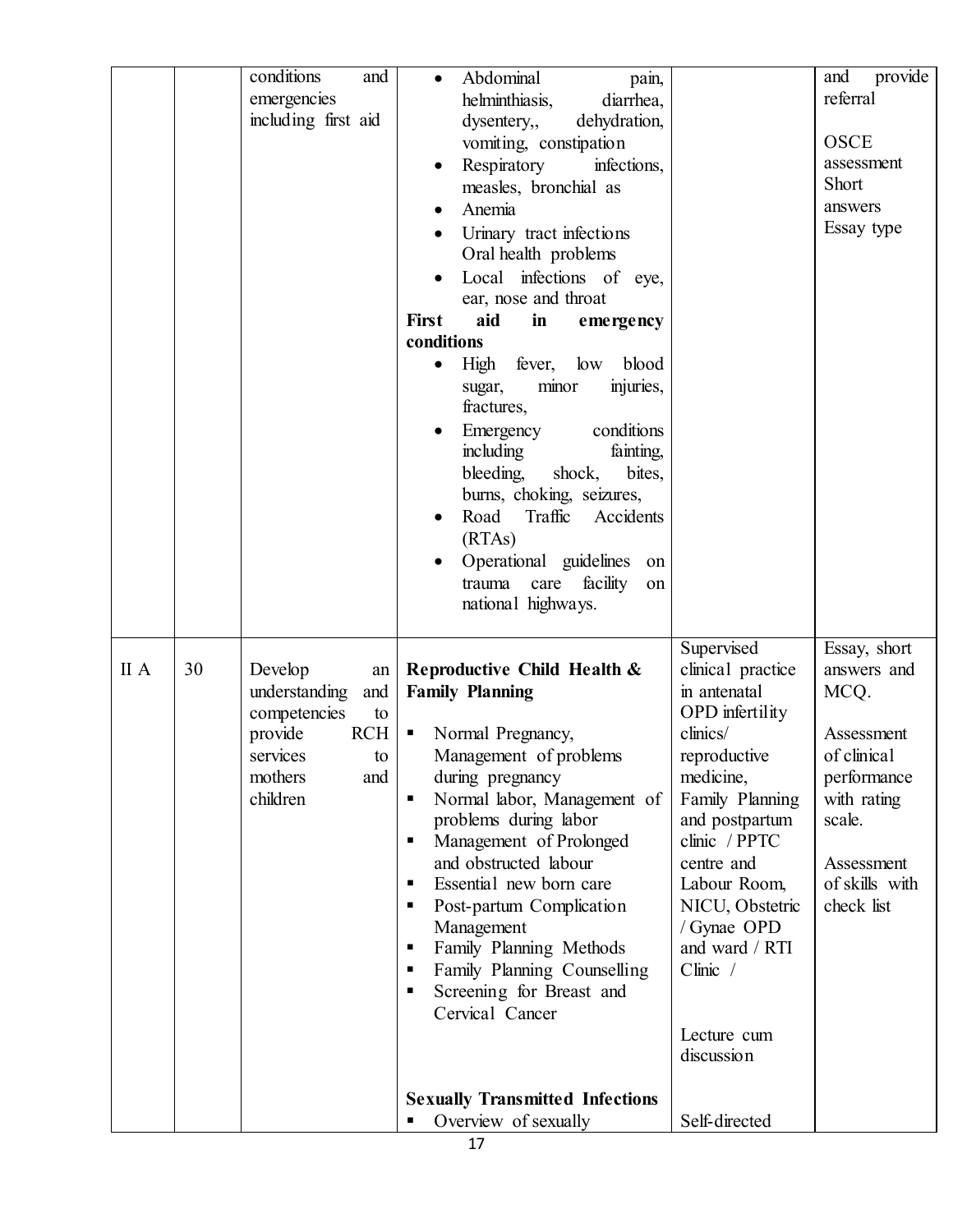| $\mathbf{I}$ | 20 | Develop<br>understanding<br>and | Specialized role of community<br>an<br>health nurses   |                                      |                                   |
|--------------|----|---------------------------------|--------------------------------------------------------|--------------------------------------|-----------------------------------|
|              |    |                                 | Life skill education<br>Adolescent counseling          |                                      |                                   |
|              |    |                                 | Adolescent health problems<br>Risky behaviors          | Nutrition<br>Centers                 |                                   |
|              |    |                                 | <b>Adolescent Health</b>                               | Polio<br>Program,                    | case study                        |
|              |    |                                 |                                                        | Immunization<br>Clinic / Pulse       | Evaluation of                     |
|              |    |                                 | Vitamin Deficiencies                                   | clinic                               |                                   |
|              |    |                                 | Common Childhood<br>٠<br><b>Infections</b>             | Paediatric OPD /<br>Ward Under five  | <b>OSCE/OSPE</b>                  |
|              |    |                                 | in Neonates                                            | practice/field                       | checklist                         |
|              |    |                                 | Common Surgical Problems                               | clinical                             | skill<br>with                     |
|              |    |                                 | Immunization<br>п                                      | guidance<br>child<br>clinic          | Assess<br>each                    |
|              |    |                                 | <b>Care Module</b>                                     | Anganwadi,                           | scale                             |
|              |    |                                 | <b>Use Facility Based Newborn</b><br>O                 | Field<br>visit<br>to                 | with<br>rating                    |
|              |    |                                 | Respiratory distress syndrome<br>$\circ$<br>in newborn |                                      | clinical<br>performance           |
|              |    |                                 | Congenital anomalies<br>$\circ$                        | Nutrition<br>Centers / ICDS          | Assess                            |
|              |    |                                 | Neonatal jaundice<br>$\circ$                           | Polio Program,                       |                                   |
|              |    |                                 | $\circ$<br>Lethargic babies<br>$\circ$                 | clinic, Pulse                        | MCQ.                              |
|              |    |                                 | newborn<br>Low birth weight                            | clinic,<br>Immunization              | short<br>Essay,<br>and<br>answers |
|              |    |                                 | Management of high risk<br>Е                           | ,Under five                          |                                   |
|              |    |                                 |                                                        | OPD, ward                            |                                   |
|              |    |                                 | <b>MANAGEMENT</b><br><b>MODULE</b> )                   | clinical practice<br>in Paediatric   |                                   |
|              |    |                                 | <b>(USE LACTATION</b>                                  | Supervised                           |                                   |
|              |    |                                 | - Breast feeding                                       |                                      |                                   |
|              |    |                                 | - Kangaroo care                                        |                                      |                                   |
|              |    |                                 | - Neonatal assessment $\&$<br>screening                | procedures                           |                                   |
|              |    |                                 | - Immediate newborn care                               | paediatric                           |                                   |
|              |    |                                 | Newborn care<br>٠                                      | of common                            |                                   |
|              |    |                                 |                                                        | Demonstration                        |                                   |
| II B         | 25 |                                 | <b>Child Health</b><br>(USE IMNCI Module)              | discussion                           |                                   |
|              |    |                                 |                                                        | Lecture cum                          |                                   |
|              |    |                                 |                                                        |                                      |                                   |
|              |    |                                 |                                                        | clinic                               |                                   |
|              |    |                                 |                                                        | OPD, ward/RTI                        |                                   |
|              |    |                                 |                                                        | clinical practice<br>Gynecology<br>m |                                   |
|              |    |                                 | management                                             | Supervised                           |                                   |
|              |    |                                 | manifestations, diagnosis and                          |                                      |                                   |
|              |    |                                 | transmitted infections, clinical                       | learning                             |                                   |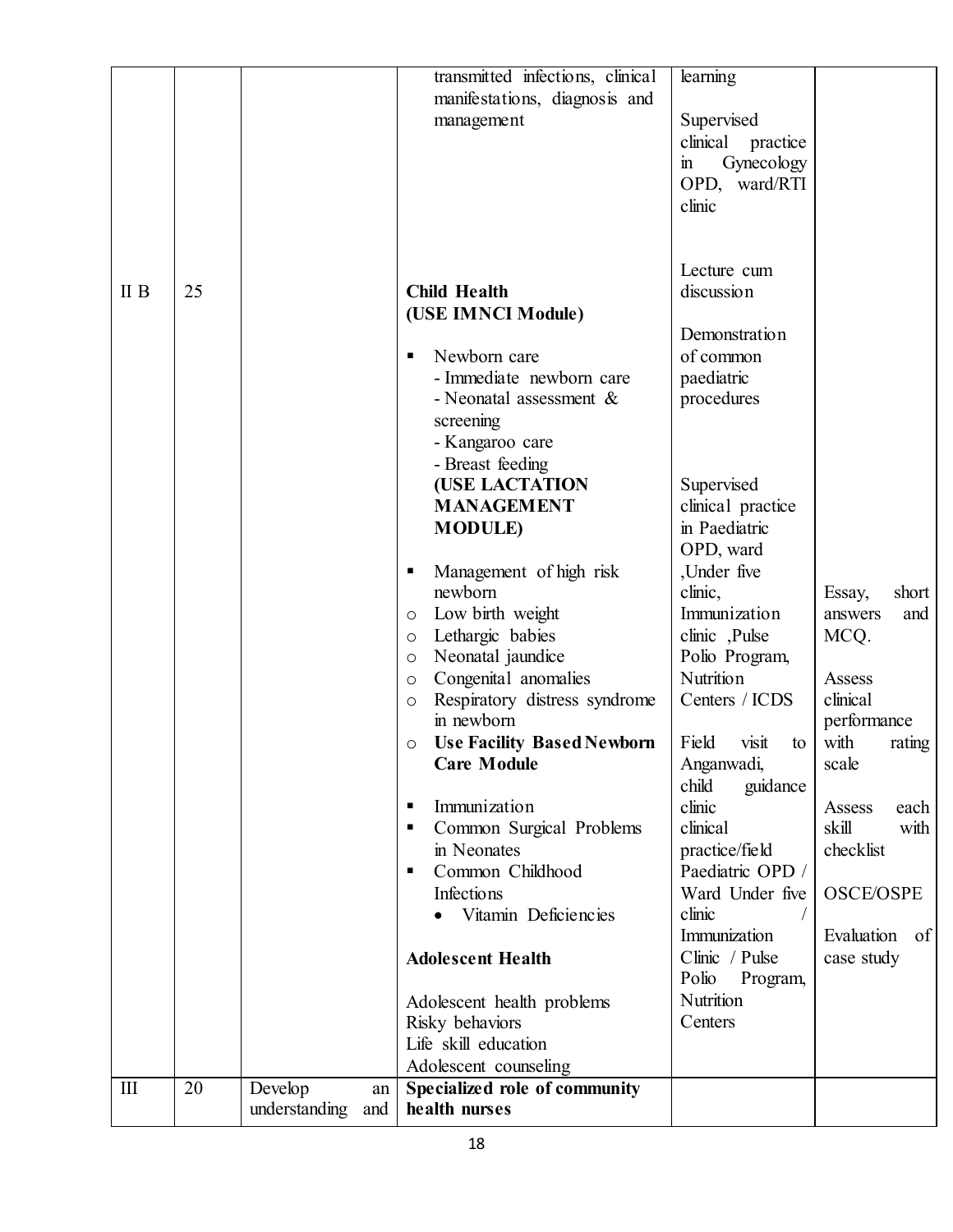|              |    | depth<br>$\mathbf{m}$                      | Geriatric Health care,<br>$\bullet$     |                   |                       |
|--------------|----|--------------------------------------------|-----------------------------------------|-------------------|-----------------------|
|              |    | about<br>knowledge                         | Palliative care                         |                   |                       |
|              |    | of<br>role<br>the                          | Oncology nursing<br>$\bullet$           |                   |                       |
|              |    | community<br>health                        |                                         |                   |                       |
|              |    | nurses in various                          | Rehabilitation nursing,<br>$\bullet$    |                   |                       |
|              |    | specialized areas                          | School health nursing                   |                   |                       |
|              |    |                                            | Occupational health                     |                   |                       |
|              |    |                                            | nursing                                 |                   |                       |
| IV           | 5  | Describe the role                          | <b>Community Mental Health&amp;</b>     | Lecture           | Essay type            |
|              |    | of<br>community                            | <b>Counselling</b>                      | discussion        | Short                 |
|              |    | health nurse in the                        | Depressive disorders                    | Case discussion   | answers               |
|              |    | promotion<br>of                            | Substance abuse                         | Clinical practice | Assessment            |
|              |    | mental health                              | Dementia                                |                   | of<br>patient         |
|              |    |                                            | Adolescent Counselling                  |                   | management            |
|              |    |                                            | National Mental Health Program          |                   | problems              |
| $\mathbf{V}$ | 5  | the<br><b>Discuss</b><br>role              | Disaster management:                    |                   |                       |
|              |    | of<br>$\overline{m}$<br>nurse              | Natural<br>and<br>man-made<br>$\bullet$ |                   |                       |
|              |    | disaster                                   | disaster                                |                   |                       |
|              |    | management                                 | Disaster cycle<br>$\bullet$             |                   |                       |
|              |    |                                            | Community<br>awareness,<br>$\bullet$    |                   |                       |
|              |    |                                            | disaster preparedness<br>and            |                   |                       |
|              |    |                                            | management                              |                   |                       |
|              |    |                                            | Management of epidemics                 |                   |                       |
|              |    |                                            | Safety and security                     |                   |                       |
|              |    |                                            | Counselling                             |                   |                       |
|              |    |                                            |                                         |                   |                       |
| VI           | 5  | <b>Discuss</b><br>quality                  | Quality<br>in<br><b>Assurance</b>       |                   |                       |
|              |    | assurance<br>m                             | community<br>health<br>nursing          |                   |                       |
|              |    | health<br>community                        | practice                                |                   |                       |
|              |    | nursing                                    | <b>Standards of practice:</b>           |                   |                       |
|              |    |                                            | Overview of standards of                |                   |                       |
|              |    |                                            | nursing practice                        |                   |                       |
|              |    |                                            | Indian public health standards          |                   |                       |
|              |    |                                            | Quality assurance program               |                   |                       |
| VII          | 5  | Describe<br>and                            | Use of problem solving                  |                   |                       |
|              |    |                                            | approach                                | Lecture           | Do a simple           |
|              |    | problem<br>apply                           |                                         |                   |                       |
|              |    | solving<br>approach                        | Problem solving process and             |                   | group project         |
|              |    | the<br>public<br>$\mathbf{m}$              | approach                                | Discussion        | using                 |
|              |    | health<br>nursing                          | Steps and methods of solving            |                   | problem               |
|              |    | field practice                             | problems in the public health           |                   | solving               |
|              |    |                                            | practice area                           |                   | approach              |
|              |    |                                            |                                         |                   |                       |
| <b>VIII</b>  | 20 | Gain<br>an                                 | <b>Management including Health</b>      | Lecture cum       | Essay, short          |
|              |    | of<br>understanding                        | <b>Center Management</b>                | discussion        | answers and           |
|              |    | of<br>principles                           | Management<br>$\bullet$                 |                   | MCQ.                  |
|              |    | public<br>health                           | Definition, Principles,<br>$\bullet$    | Seminar           |                       |
|              |    | management,                                | elements                                |                   | Assessment            |
|              |    | supervision<br>and<br>administration<br>of | Health center management                | Skill training    | of problem<br>solving |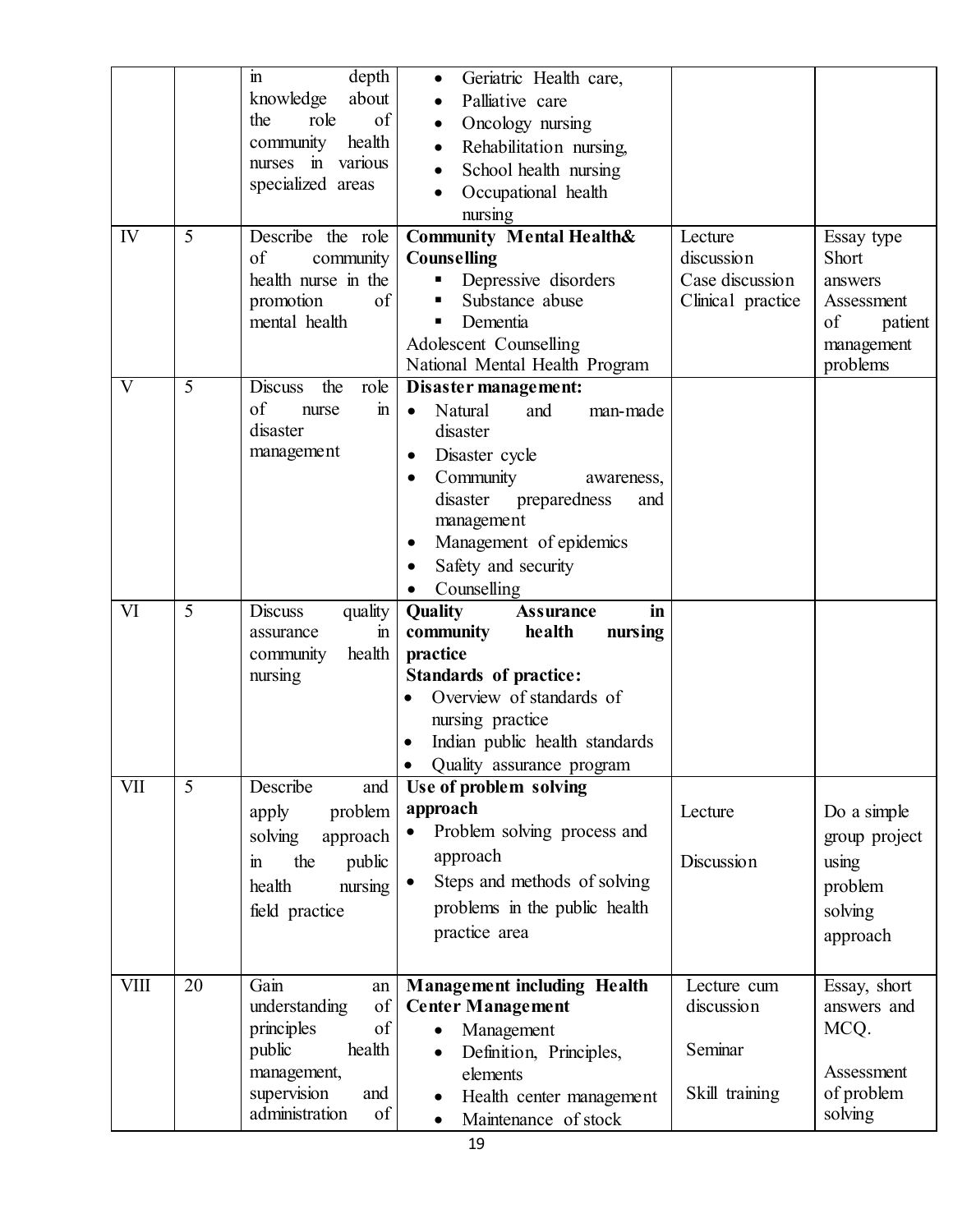| primary | health | Procurement of                                  | Role play-soft | exercises   |
|---------|--------|-------------------------------------------------|----------------|-------------|
| centre  |        | equipment, supplies,                            | skills, team   |             |
|         |        | medicine and vaccines                           | management     | Assessment  |
|         |        |                                                 |                | of the      |
|         |        | Intersectoral co-ordination                     | Written        | assignments |
|         |        | Management/Health                               | assignments    |             |
|         |        | information evaluation                          |                |             |
|         |        | system in primary health                        |                |             |
|         |        | care                                            | Preceptor ship |             |
|         |        | Documentation                                   |                |             |
|         |        | Incidental report<br>$\circ$                    | Mentorship     |             |
|         |        | Drafting, noting<br>$\circ$                     |                |             |
|         |        | Charting<br>$\circ$                             |                |             |
|         |        | Reports<br>$\circ$                              |                |             |
|         |        | <b>Writing</b><br>unit<br>report,               |                |             |
|         |        | Performance<br>appraisal,                       |                |             |
|         |        | weekly/monthly<br>and                           |                |             |
|         |        | annual                                          |                |             |
|         |        | reports of the area,<br>sentinel reports, death |                |             |
|         |        | reports/birth report/                           |                |             |
|         |        | vaccination reports,                            |                |             |
|         |        | reports of ADRS,                                |                |             |
|         |        | notifiable disease reports,                     |                |             |
|         |        | reports of family planning                      |                |             |
|         |        | activities, Guidance, Staff                     |                |             |
|         |        | assignment, Material                            |                |             |
|         |        | management                                      |                |             |
|         |        | Maintenance of Records                          |                |             |
|         |        | and Reports of peripheral                       |                |             |
|         |        | and health Centre                               |                |             |
|         |        | Supervision                                     |                |             |
|         |        | Aims, objective, principles                     |                |             |
|         |        | Qualities, responsibilities                     |                |             |
|         |        | of supervisor                                   |                |             |
|         |        | Methods of supervision<br>and techniques        |                |             |
|         |        | Practice standards                              |                |             |
|         |        | policies, procedures and                        |                |             |
|         |        | protocols                                       |                |             |
|         |        | Quality assurance program                       |                |             |
|         |        | Duties, responsibilities of                     |                |             |
|         |        | various health personnel                        |                |             |
|         |        | of the health team                              |                |             |
|         |        | Staff development                               |                |             |
|         |        | In-service education,                           |                |             |
|         |        | Continuing nursing                              |                |             |
|         |        | education                                       |                |             |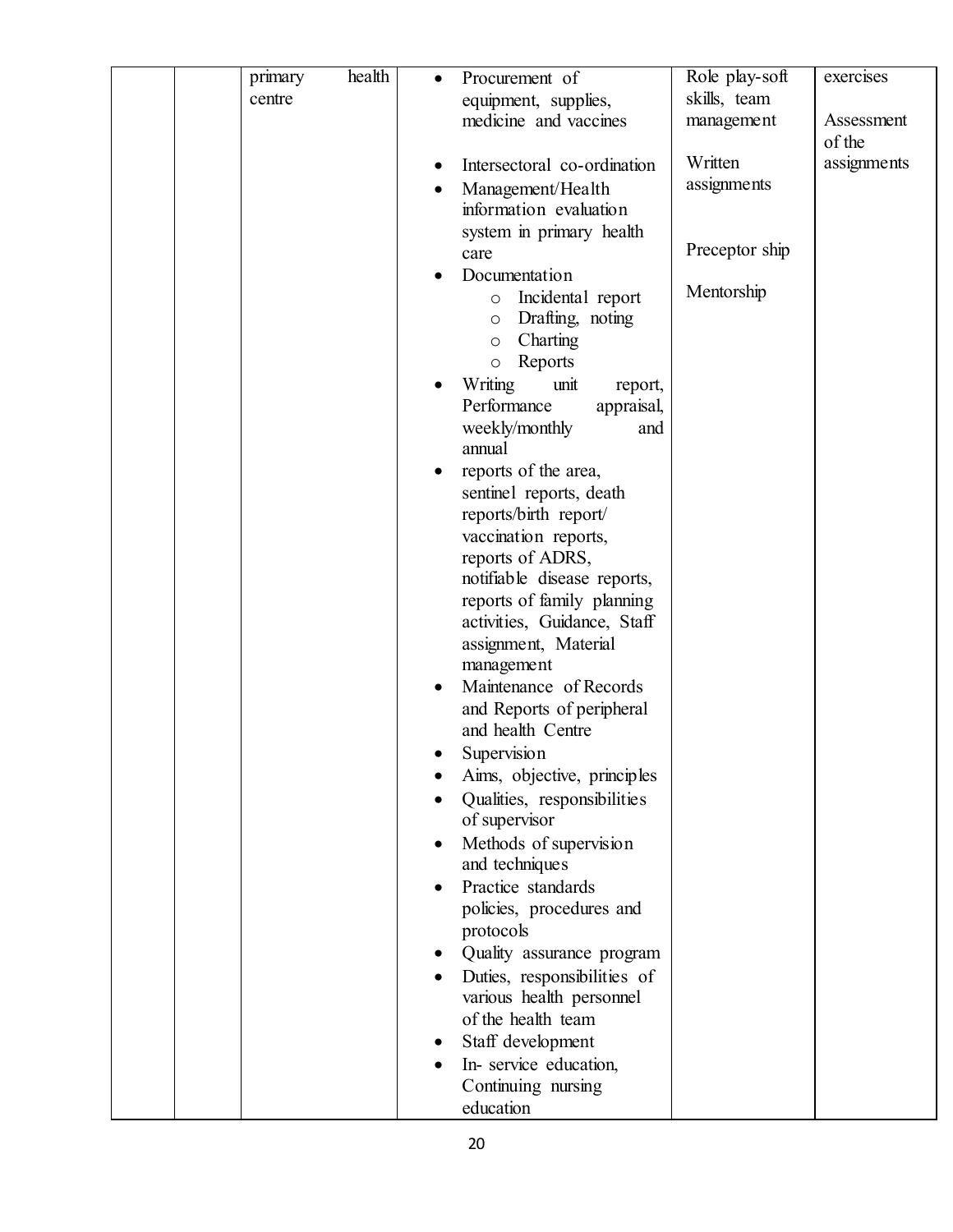|    |                |                                                                                                                                                                                          | Professional trends, Code<br>$\bullet$<br>of Ethics and conduct<br>Professional organization<br>$\bullet$<br>Human resource<br>management<br>Soft skills<br>Team management<br>Professional, ethical and<br>legal issues<br>Rights of clients<br>(Consumer Protection Act,<br>Medico-Legal cases)<br>Health care policies and<br>public policies.<br>Health economics and<br>cost-effective health care<br>Ethics and cost-effective<br>health care<br>Role development of the<br>nurse practitioner in<br>Primary health care<br>(implement the role)<br>development of the<br>advanced practice nurse<br>Including<br>teacher,<br>advocate,<br>clinician,<br>collaborator<br>consultant,<br>and manager of<br>systems)<br>Interdisciplinary<br>collaboration and the<br>Nurse Practitioner in<br>Primary Health Care |                                      |                      |
|----|----------------|------------------------------------------------------------------------------------------------------------------------------------------------------------------------------------------|------------------------------------------------------------------------------------------------------------------------------------------------------------------------------------------------------------------------------------------------------------------------------------------------------------------------------------------------------------------------------------------------------------------------------------------------------------------------------------------------------------------------------------------------------------------------------------------------------------------------------------------------------------------------------------------------------------------------------------------------------------------------------------------------------------------------|--------------------------------------|----------------------|
|    |                |                                                                                                                                                                                          |                                                                                                                                                                                                                                                                                                                                                                                                                                                                                                                                                                                                                                                                                                                                                                                                                        |                                      |                      |
| IX | $\overline{5}$ | Demonstrate<br>of<br>understanding<br>leadership<br>and<br>supervision<br>and<br>use them in public<br>health<br>settings<br>promoting<br>collaborative<br>and<br>effective<br>teamwork. | <b>Leadership and Supervision</b><br>Leadership<br>$\bullet$<br>Supervision<br>$\bullet$<br>Types of leadership and<br>$\bullet$<br>supervision<br>Challenges<br>$\bullet$<br>Leadership and supervision at<br>various levels<br>Community health team and<br>$\bullet$<br>team building<br>Working as interdisciplinary<br>team member                                                                                                                                                                                                                                                                                                                                                                                                                                                                                | Lecture<br>Role play<br>Case studies | Short notes<br>Essay |

# **13. LIST OF PRACTICAL ACTIVITIES**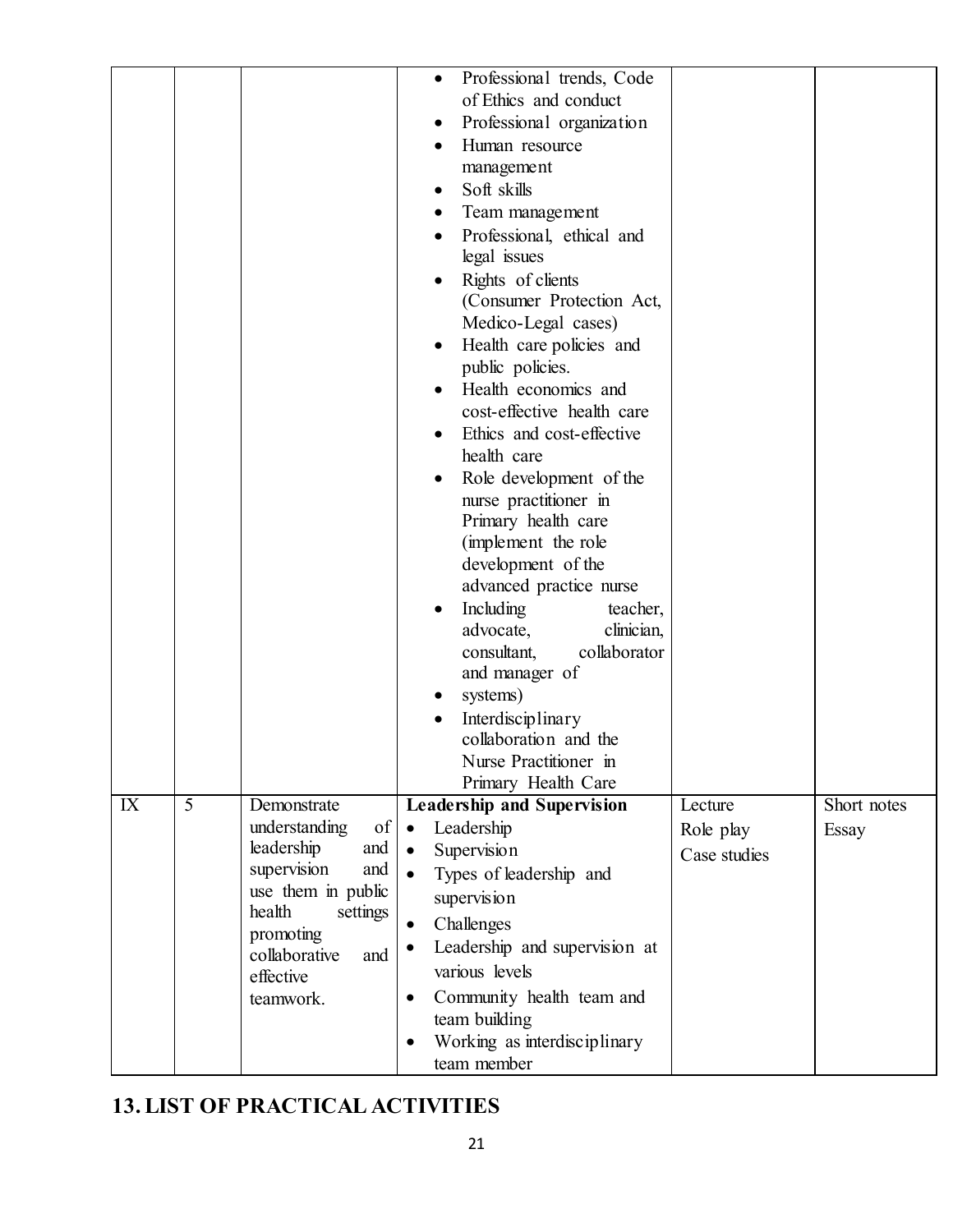- Patient Care Assignments
- Writing of Nursing care plan for assigned clients across the lifespan
- Writing case studies
- Case presentations
- Writing observation reports
- Writing field visit reports
- Planned health teaching
	- o Individual
	- o Group
- Project
- Bedside rounds/clinics
- Sub center and Primary Health Centre Management plan Designing
- Supervision techniques Writing unit report, Performance appraisal, weekly/monthly and annual reports of the area, sentinel reports, death reports/birth report/vaccination reports, reports of ADRS, notifiable disease reports, reports of family planning activities
	- o Guidance, Staff assignment, Material management
- Maintenance of Records and Reports of peripheral and health center

## **14. List of Competencies**

I. Collection of various specimens and their interpretations

- Blood
	- CBC
	- Hb estimation
	- Smear for MP, MF
- **Urine Analysis**
- Sputum smear for AFB
- Skin smear
- Vaginal smear
	- VIA
	- PAP smear
- History taking
- **Perform general health assessment**
- **Assessment of**
- Respiratory system
- Cardiovascular system
- Abdomen
- Breast
	- Adult Health Assessment
	- Neonatal (Normal & High-risk)
	- Paediatric
	- Geriatric
	- Mental Health

#### II. Haemogram

- Assessment of nutritional status
- Identification of nutritional deficiencies
- Investigating an out break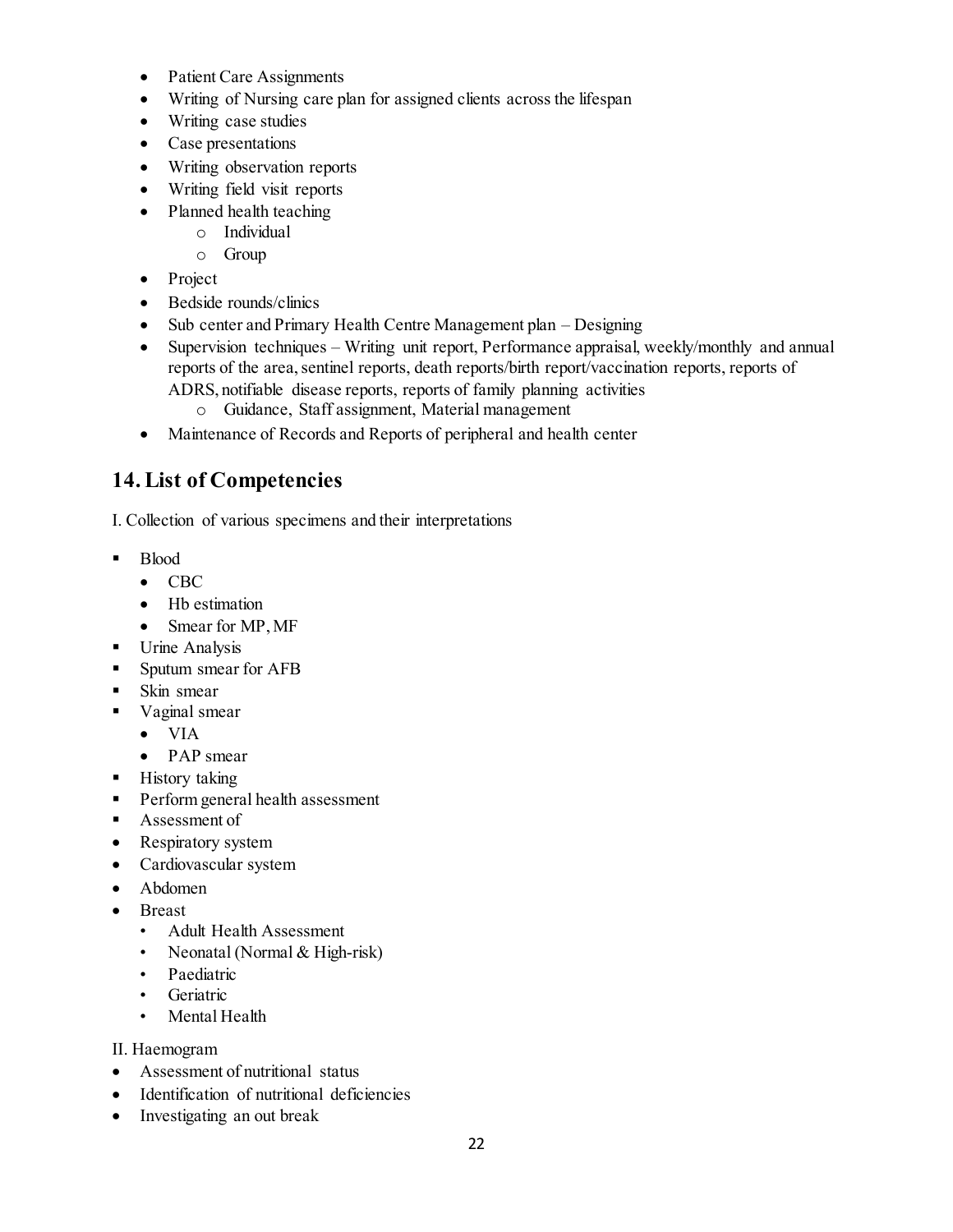- Blood sugar estimation and interpretation of result
- Plotting and interpretation of Partograph
- Vaginal examination
- Speculum examination
- Conduct Normal deliveries
- AMTSL
- PPH Management
- Episiotomy and suturing
- ENBC
- FP counselling
- IUCD/PPIUCD insertion
- Assessment of Growth and development
	- Newborn
	- Infants
	- Toddler
	- Preschooler
	- School age
	- Adolescent
- **Immunization**
- **NBR**
- **CPR Child**
- Mental status Examination
- Administer vaccines and medications
- Efficient and effective management and supervision of PHC
- Writing various reports
- Report of field visits: DH, CHC and PHC
- Preparation of job description for different health personnel
- Preparation of drug requirement (based on calculations) for CHC
- Planned health teaching for individual and group
- Health talk using appropriate AV aids.
- Preparation of IEC materials.
- Prepare policies/protocol based on quality assurance model (In any one unit)
- Fiscal management (Prepare a budget)
- Plan and conduct nursing staff development program.
- Indenting and inventory control.
- Group work/Mock drill on disaster management.
- Performance appraisal of nursing personnel.
- Formulate Job description for nurses.
- Develop duty roster for nurses.
- Prepare an organogram.
- Prepare physical layout of a hospital.
- Observation and functioning of modified plan of operation in NMEP at PHC.
- Observational visit to RCH and immunization clinic
- Observation of anti-larval operation and vector control measures.
- Participation in review meetings.
- Insertion and removal of Copper T